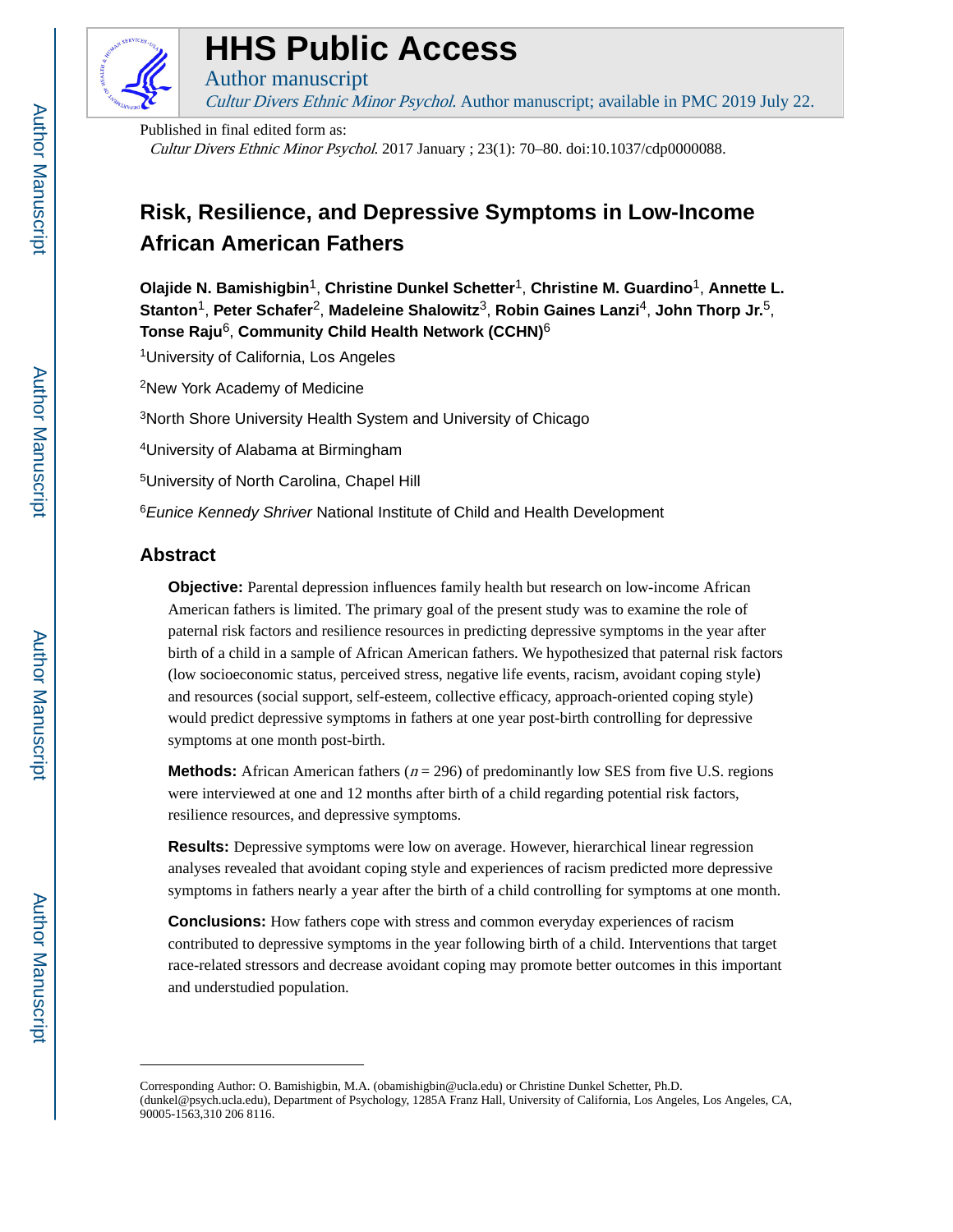# **Keywords**

African American; fathers; stress; risk; resilience; depression

African American fathers, especially those who are living in or near poverty, are an understudied group but they are stereotyped in the media as uninvolved with their children and unconcerned about their parental role (Bosman, 2008). However, some qualitative and quantitative research shows that African American fathers are more likely to be involved in their children's lives than fathers of other ethnic/racial groups (Jones & Mosher, 2013; Toth & Xu, 1999), even when the relationship with the mother does not last (Danziger & Radin, 1990; Edin & Nelson, 2013; Edin, Tach, & Mincy, 2009; King, 1994). The small body of research on African American fathers has focused more often on effects on child well-being than on African American fathers' own psychological experience (Black, Dubowitz, & Starr, 1999; Carlson & Magnuson, 2011; Coley, 2001; Coley & Chase-Lansdale, 1999; McAdoo, 1993).

The psychological experience of African American fathers is important both in its own right and because of its effects on parenting. The prevalence of elevated depressive symptoms in new fathers is higher than among men in general (Bradley & Slade, 2011; Davé et al., 2010; Garfield et al., 2014) and can act as a barrier to involvement in parenting (Bronte-Tinkew, Moore, Matthews, & Carrano, 2007). In a review of 26 studies on depression in fathers both during a partner's pregnancy and after birth. Wee, Skouteris, Pier, Richardson, and Milgrom (2011) found that the primary predictors of high paternal depressive symptoms were having a partner with elevated depressive symptoms and lower relationship satisfaction. Moreover, fathers' depression is associated with poorer relationship outcomes and psychological adjustment of other family members. For example, children of depressed fathers are more likely to develop internalizing and externalizing problems and to experience conflict with their fathers and exclusion by peers (Kane & Garber, 2004). In a study of African American fathers who were not residing with their children, higher depressive symptoms were related to less self-reported closeness and contact with the child, lower monitoring of the child, and higher father-child conflict (Davis, Caldwell, Clark, & Davis, 2009). Depression in fathers is also related to greater marital conflict (Cummings, Keller, & Davies, 2005) and increased risk of maternal depression (Paulson & Bazemore, 2010). Prior studies have exclusively focused on how fathers' depressive symptoms negatively impact their families but offer little insight into factors that contribute to a father's risk of developing depression after the birth of a child.

The goals of the current longitudinal study were to explore levels of depressive symptoms in a sample of African American fathers and to examine risk factors and resilience resources as predictors of fathers' depressive symptoms in the first year of a child's life, over and above commonly studied factors such as relationship satisfaction and maternal depression.

# **Risk Factors for Depressive Symptoms in Fathers**

Myers (2009) developed a biopsychosocial model of stressors and risk factors that may be related to mental and physical health disparities in low-income and ethnic minority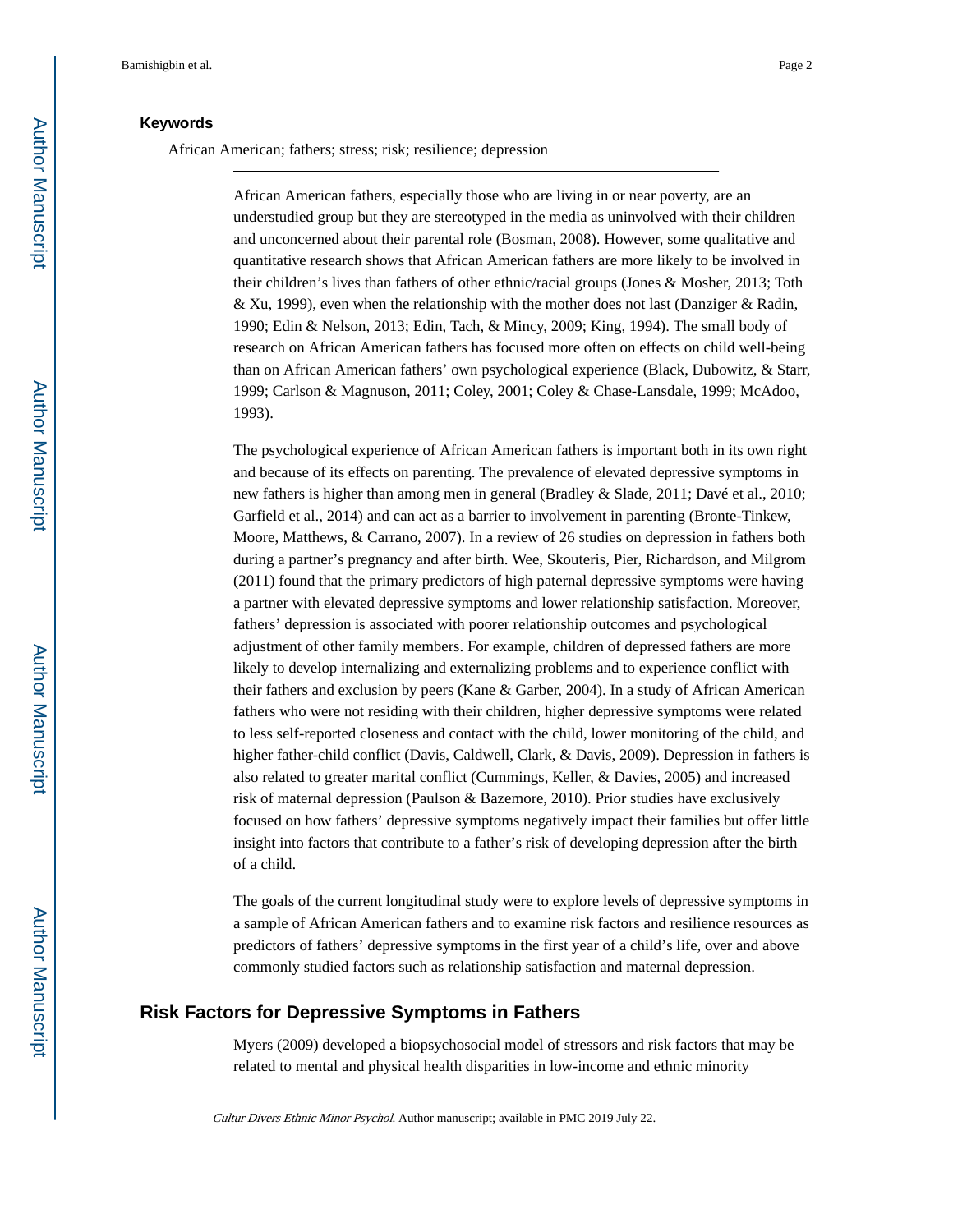populations. Specifically, in this study we have taken into account how psychosocial adversities such as race-related stresses, chronic daily life stress, negative life events, and avoidant coping may influence depression in fathers. Research has demonstrated that these types of risk factors are harmful for health, especially for low-income minority populations (Williams, Jackson, & Anderson, 1997).

Stressors are defined as demands that tax or exceed the resources of the individual (Cohen et al., 1995). The contribution of perceived stress and more objective indicators of stress to depressive symptoms is well documented (Hammen, 2005; Stroud, Davila, & Moyer, 2008). Among fathers of infants and young children, stressors such as objective and subjective indicators of low SES (Bielawska-Batorowicz & Kossakowska-Petrycka, 2006), lower educational attainment (Dudley et al. 2001), living in low-rent housing, unemployment (Deater-Deckard, Pickering, Dunn, & Golding, 1998), and major negative life events (Deater-Deckard et al., 1998) are associated with greater depressive symptoms. Of 1,271 African American men over the age of 18 from the National Survey of American Life (NSAL) (Lincoln, Taylor, Watkins, & Chatters, 2011), men reported more depressive symptoms if they were younger (< 55 years), more impoverished, had fewer than 12 years of education, or were separated from their partners. Although this study did not examine parental status, their findings are important because the African American fathers in the current sample share characteristics of men at risk for depressive symptoms in the NSAL: most fathers in the sample are under age 55, living at or below the poverty line, and of low educational attainment.

Racism, defined as beliefs, attitudes, institutional arrangements, and acts that denigrate individuals because of race, is also relevant to psychological well-being in African Americans (Clark, Anderson, Clark, & Williams, 1999). In a meta-analysis of 66 studies with 18,140 African Americans participants, perceived racism was associated with psychological distress (Pieterse, Todd, Neville, & Helen, 2012). In a meta-analysis of 134 studies, results also indicated that perceived discrimination was related to adverse mental and physical health outcomes (Pascoe & Smart-Richman, 2009). Similarly, two large studies of African Americans document the association between perceived racism and depression. In a sample of 3,032 adults in the National Survey of Midlife Development in the United States, African Americans were more likely to report everyday discrimination than whites, and perceived discrimination was associated with greater risk of major depressive disorder in both African Americans and Whites (Kessler, Mickelson, & Williams, 1999). In a study of 1,659 African American (14%) and non-Hispanic White (86%) adults from the National Survey of Functional Health, 58% of the African Americans and only 10% of Whites reported experiencing racial discrimination (Ren, Amick, & Williams, 1999), and those who reported more discrimination, regardless of race, reported more depressive symptoms. These studies did not examine the experience of African American fathers specifically.

Dispositional coping styles are another risk factor associated with depressive symptoms in the general population (Carver, Scheier, & Weintraub, 1989). Coping styles are "cognitive and behavioral efforts made to master, tolerate, reduce, or minimize external and internal demands" (Folkman & Lazarus, 1980, p. 223). Avoidant coping is characterized by withdrawing from or denying a stressor (Carver, 2011). In a study of 1,211 adult men and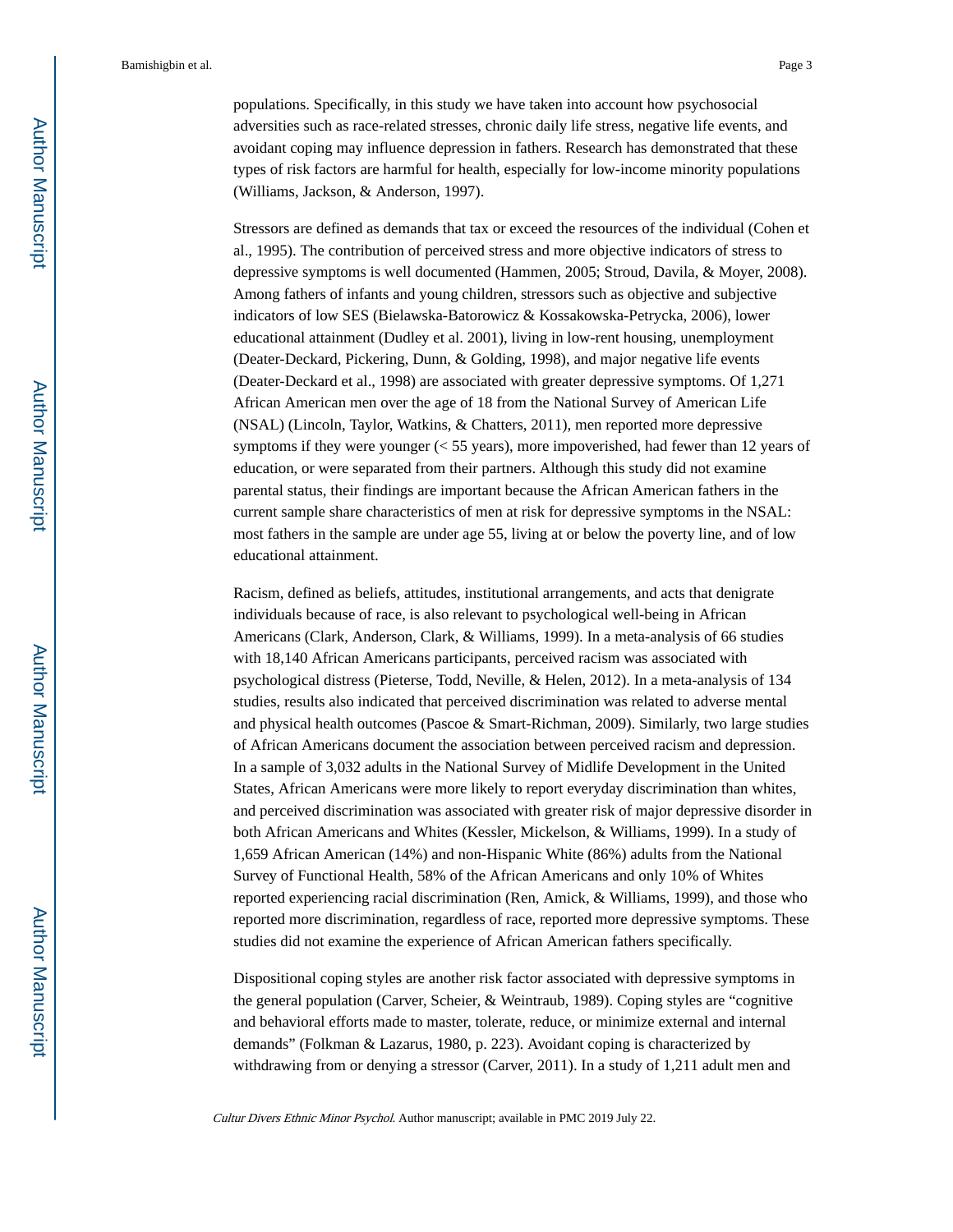women followed over 10 years, adults who were high in avoidant coping at study entry reported more chronic and acute stressors four years later, which in turn predicted more depressive symptoms six years later (Holahan, Moos, Holahan, Brennan, & Schutte, 2005). Research on fathers is rare and findings are mixed. Marchand and Hock (2003) found that more avoidant coping behavior was related to higher levels of depressive symptoms in 51 white fathers, as well as more problems in their first grade children. Avoidant coping was not significantly related to depression in 122 Norwegian fathers of infants, however (Skari et al., 2000).

# **Protective Factors for Depressive Symptoms in Fathers**

Dunkel Schetter and Dolbier (2011) proposed a taxonomy of resilience resources developed for the study of low-income diverse populations and those experiencing chronic stress. Accordingly, we examined four resilience resources in this study that are included in the proposed taxonomy: (1) Self-esteem (an ego-related resource); (2) Social support (an interpersonal/social resource); (3) Collective efficacy (a cultural resource); and (4) Approach-oriented coping (a skill-based resource). Previous research has demonstrated that these resilience resources are adaptive in the presence of high stress in several different populations (Sampson, Raudenbush, & Earls, 1997; Suls & Fletcher, 1985; Twenge & Crocker, 2002; Uchino, 2006).

Resilience resources enable individuals to better manage their lives, persist, and grow in the context of trauma or long-term chronic stress (Dunkel Schetter & Dolbier, 2011). Psychosocial resilience resources such as self-esteem, social support, collective efficacy, and an approach-oriented coping style might serve protective functions in new fathers. Although higher self-esteem is related to lower depressive symptoms in the general population (Sowislo et al., 2013), and African Americans report higher self-esteem than whites (Twenge & Crocker, 2002), to our knowledge no prior studies have examined self-esteem and depressive symptoms among African American fathers.

Social support entails perceived or actual instrumental and/or expressive resources provided by confiding partners, social networks, and the community (Lin, 1986). In two studies of new fathers, greater social support was associated with lower depressive symptoms, but those studies are limited by small sample sizes and lack of racial/ethnic diversity (Bielawska-Batorowicz & Kossakowska-Petrycka, 2006; Castle, Slade, Barranco-Wadlow, & Rogers, 2008). Collective efficacy, defined as social cohesion among neighbors and willingness to intervene for the common good, is another relevant factor because parents of young children may need to draw on community resources during the demanding first year following the birth of child (Sampson, Raudenbush, & Earls, 1997). Collective efficacy was inversely related to major depression in women and men in an ethnically diverse sample (Ahern & Galea, 2011). However, this resource has not been examined in new fathers.

Approach-oriented coping involves efforts to actively address or resolve the stressor (e.g. plan, problem solve) and typically is uncorrelated or modestly correlated with avoidant coping (Carver, 2011). In general, an approach-oriented coping style has been shown to be more adaptive in the long term than avoidant coping with psychological outcomes such as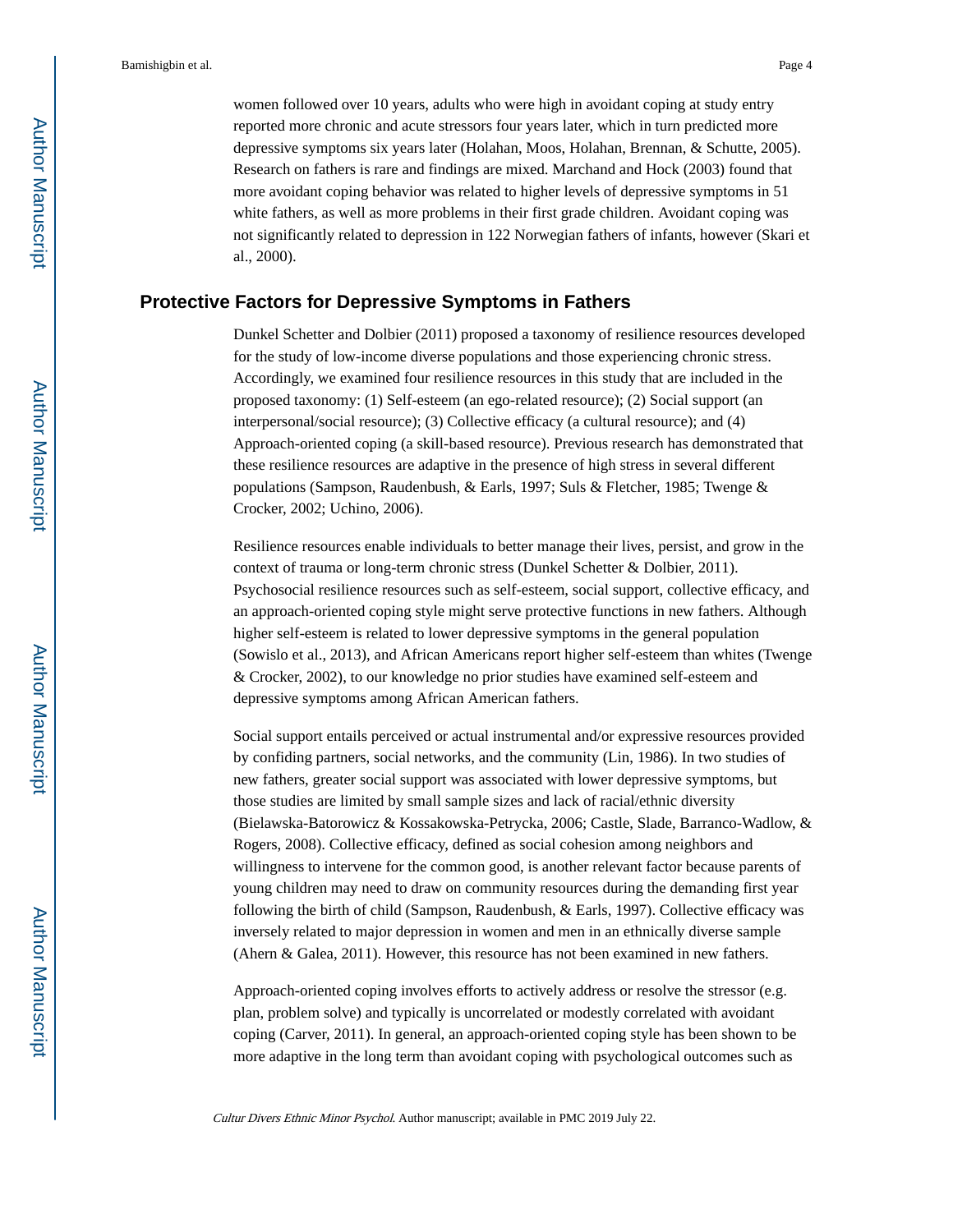depression and anxiety (Suls & Fletcher, 1985), although no evidence on African American fathers is published to our knowledge.

In this study, we hypothesized that there would be a significant increase in depressive symptoms from one month to one year after the birth of a child (over 11 months). Furthermore, we hypothesized that fathers who screened above cutoff scores for possible or probable depressive disorders would report more risk factors and fewer resilience resources than fathers who did not. We also hypothesized that lower SES, higher perceived stress, more negative life events, and higher racism measured at one month after the birth of a child (T1) would be significant predictors of depressive symptoms for African American fathers over time after the birth of a child (T3), that is, after controlling for depressive symptoms at T1. Additionally, we hypothesized that perceived social support, self-esteem, and collective efficacy at one month would predict decreased depressive symptoms over time. Finally, in cross sectional analyses at one year after birth, we expected more avoidant coping and less approach-oriented coping to be associated with more depressive symptoms. Little research exists on whether resilience resources modify the relation between risk factors and depressive symptoms in fathers, specifically African American fathers.

# **Method**

#### **Community Child Health Network**

Funded by the Eunice Kennedy Shriver National Institute of Child Health and Human Development (NICHD), the Community Child Health Network (CCHN) is a multi-site network dedicated to understanding racial/ethnic health disparities in low-income minority groups. CCHN is composed of five sites (Baltimore, MD, Washington, D.C., Los Angeles, CA, Lake County, IL, and eastern North Carolina) that together used community-based participatory research methods (CBPR) to examine risk and resilience in low-income mothers and fathers of new infants from one month to 24 months after the child's birth, and allostatic load in the mothers. The sites represent rural (eastern North Carolina), urban (Baltimore, D.C., Los Angeles), and suburban environments (Lake County). For details on the network and CBPR see Ramey et al. (2014). The current study uses data from interviews administered at 1 month (T1) and 12 months (T3) after the child's birth.

#### **Participants**

Of the 2,510 mothers in the study cohort, a total of 2,305 were in a relationship with the father, or indicated that the baby's father would be involved with the baby. Of these 2,305 mothers, 83% ( $n = 1,923$ ) gave study staff permission to contact the father. Nearly two-thirds of the fathers whom we approached if their partners permitted us to invite them enrolled in the study and completed the T1 interview at one month after birth ( $n = 1179$ ; 61%). Of those fathers, 522 were African American. Maternal characteristics related to father recruitment and retention included mothers being older, married to their baby's father, cohabiting with the baby's father, more educated, higher income, living in the same location for at least six months, being less exposed to interpersonal violence, and higher reported relationship satisfaction (Schafer et al., under review).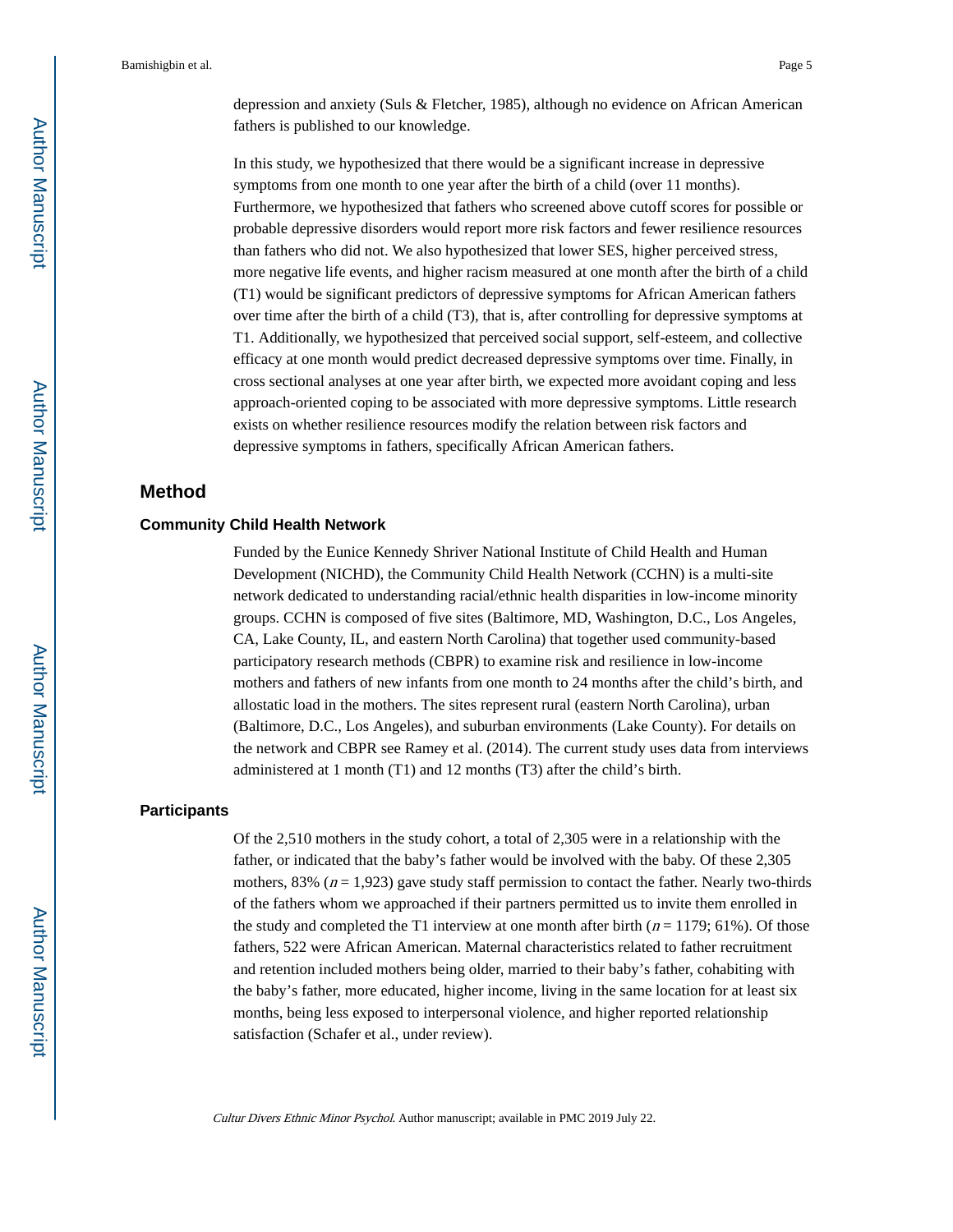The final sample for the present study was 306 African American fathers who completed both the T1 and T3 assessments. Independent samples t-tests on psychological and demographic variables for fathers who completed the T3 ( $n = 306$ ) assessment versus those who completed T1 but did not complete T3 ( $n = 216$ ) demonstrated only one significant difference: fathers with one year (T3) data had significantly more perceived stress ( $M =$ 11.97,  $SD = 6.70$ ) than fathers who dropped out ( $M = 10.16$ ,  $SD = 5.80$ ), ( $t(520) = 3.207$ , p  $< .001$ ).

Regarding whether this was a man's first child, 48.5% were first-time fathers while 51.5% had children already. Independent samples t-tests on psychological and demographic variables for first-time fathers versus fathers who had children showed that first-time fathers had significantly higher income ( $M = 16510$ ,  $SD = 19359$ ) than fathers with children ( $M =$ 11301,  $SD = 13002$ ,  $t(253) = 2.733$ ,  $p < .01$ ), significantly less negative life events (M = 3.51,  $SD = 3.13$ ; M = 4.46,  $SD = 3.71$ ,  $\zeta(301) = -2.41$ ,  $p < .05$ ), and marginally significant lower impact of negative life events ( $M = 2.11$ ,  $SD = .63$ ;  $M = 2.26$ ,  $SD = .61$ ,  $t(295) =$  $-1.92, p = .06$ ).

Table 1 presents descriptive data. Based on predetermined enrollment targets derived from population estimates, African American fathers were recruited mainly from three of the five sites: Baltimore, Washington, D.C., and North Carolina. One month after the birth of the child, 35% of the fathers were not married to or cohabiting with their baby's mother, 41% were cohabiting with the mother but were not married to her, and 24% were both married and cohabiting with their baby's mother. At one year following birth of the child, the percentages were very similar. Over 50% of the fathers lived at or below 200% of the Federal Poverty Line (FPL), and three-quarters had a high school degree or less education. Slightly more than half were working either full- or part-time.

#### **Procedure**

Mothers were recruited in the hospital following the birth of their child except in the NC site, where they were recruited at a prenatal clinic. Fathers were invited to participate if mothers gave permission to contact them. Informed consent was obtained from participants and they were interviewed in their homes or occasionally another convenient location by a team of trained staff drawn from the community and partnered academic institutions. Fathers were followed at the same intervals as mothers, every six months for two years and data from one month and 12 months is included here.

#### **Measures**

#### **Risk factors**

**Perceived stress.:** The 10-item Perceived Stress Scale (PSS) measures the degree to which an individual appraises life as stressful (Cohen & Williamson, 1988). Administered at T1, responses range from 0 (never) to 4 (very often). Because of potential confounding item overlap with the depressive symptoms measure, two scale items were deleted: (felt that you were on top of things; difficulties were piling up so high that you could not overcome them). The overlapping EPDS item is "things have been getting on top of me." The measure retained reasonably strong internal consistency ( $\alpha = .78$ ).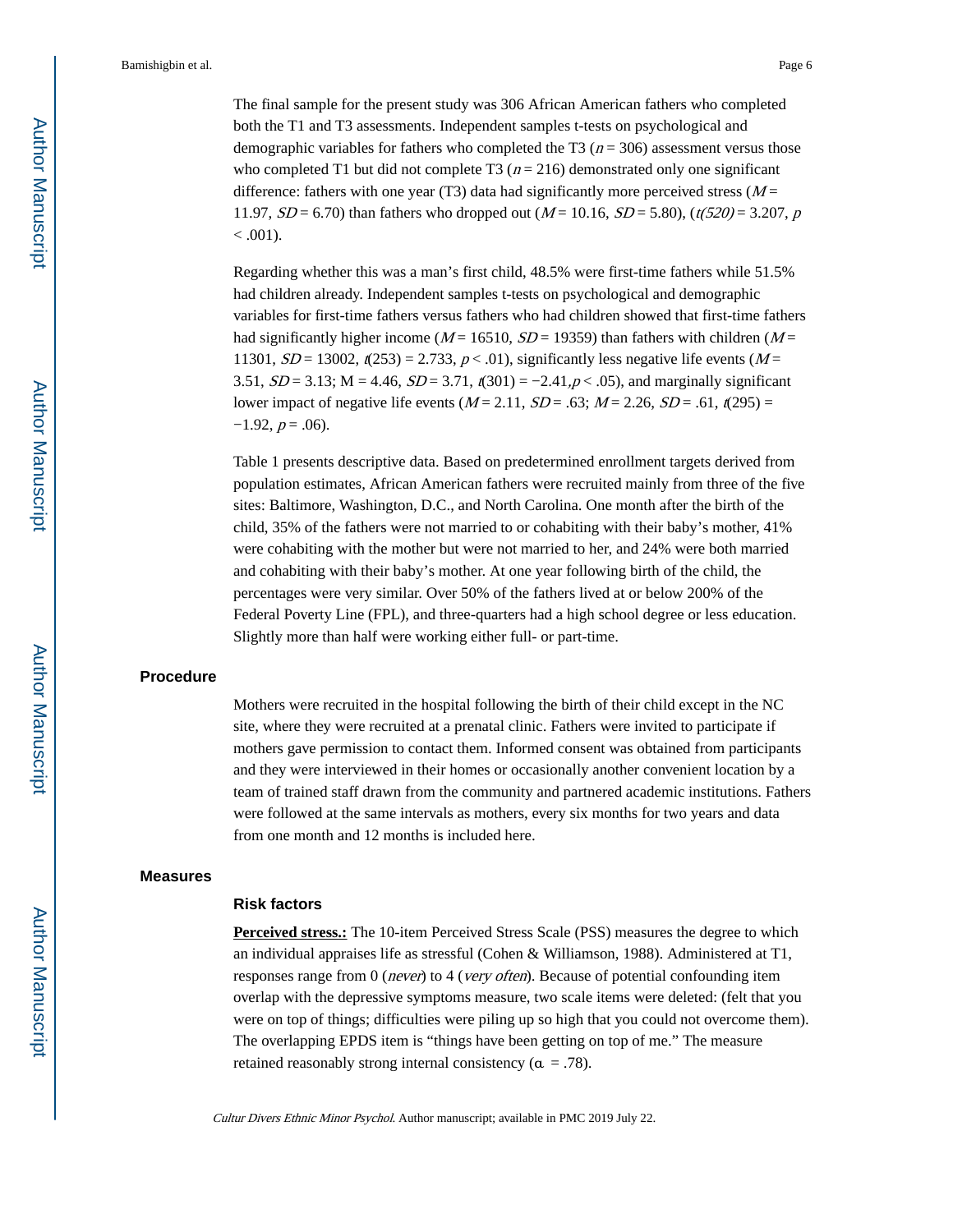**Life events.:** Administered at T1, the 24-item Life Events Checklist was adapted from prior studies (Dominguez et al., 2005). Participants indicated whether they had experienced specific life events (e.g., recent move, death of a loved one) in the year prior to the birth of their child and these were summed into a Life Events Count score.

**Racism.:** The 10-item Everyday Discrimination Scale (Williams et al., 1997) measures chronic and routine experiences of unfair treatment (e.g., being treated with less courtesy than others, being followed in stores). Participants indicate how often they have experienced the events on a scale from 1 (*almost every day*) to 6 (*never*) and items are reverse coded. Participants who indicated that experiences of racism occurred (*less than once a year*) and (never) were coded as never having experienced that form of everyday racism. Participants then are asked to attribute the experiences to factors such as age and national origin. Higher scores indicate more frequent experiences of discrimination. The scale had good internal consistency reliability in this sample (Cronbach's  $\alpha = .77$ ) and the larger CCHN cohort of African American men (Cronbach's  $\alpha$  = .89). This instrument was administered at T1 and was scored to include only experiences of discrimination that were attributed to race. Racism frequency (how often people reported experiences of racism) and racism count (number of different experiences they had) were highly correlated  $(r = .89)$ ; as a result, only racism frequency was included in analyses.

**Avoidant coping.:** Administered at T3, the avoidant coping subscale was scored using ten items from the Brief COPE (Carver, 1997) with two items representing each of five dimensions: self-distraction, denial, substance use, behavioral disengagement, and selfblame. Participants were instructed to report how they generally cope when faced with stressful situations using a response scale ranging from 1  $(I$  haven't been doing this at all) to 4 (*I've been doing this a lot*). In this study, the internal consistency reliability was  $\alpha = .57$ .

#### **Resilience Resources**

**Social support.:** Administered at T1, the 19-item Medical Outcomes Study Social Support Survey (Sherbourne & Stewart, 1991) assesses perceived social support from family and friends including emotional, informational, tangible, and affectionate support as well as positive social interactions. Responses range from 1 (none of the time) to 5 (all of the time). The instrument had strong internal consistency in the present study (Cronbach's  $\alpha = .95$ ).

**Self-esteem.—**Administered at T1, the 10-item Rosenberg Self-esteem Scale (Rosenberg, 1965) asks participants to what extent they agree with statements about themselves. Responses range from 1 (strongly agree) to 4 (strongly disagree). The scale had acceptable internal consistency reliability in this study (Cronbach's  $\alpha = .76$ ).

**Collective efficacy.**—Administered at T1, the 10-item scale to measure collective efficacy, (Sampson, Raudenbush, & Earls, 1997) measures the extent to which social cohesion is perceived to exist among neighbors. Responses ranged from 1 (strongly disagree) to 5 (strongly agree) and the scale exhibited lower internal consistency reliability in this sample (Cronbach's  $\alpha = .67$ ) than in the larger CCHN cohort of all fathers (Cronbach's  $\alpha = .86$ ).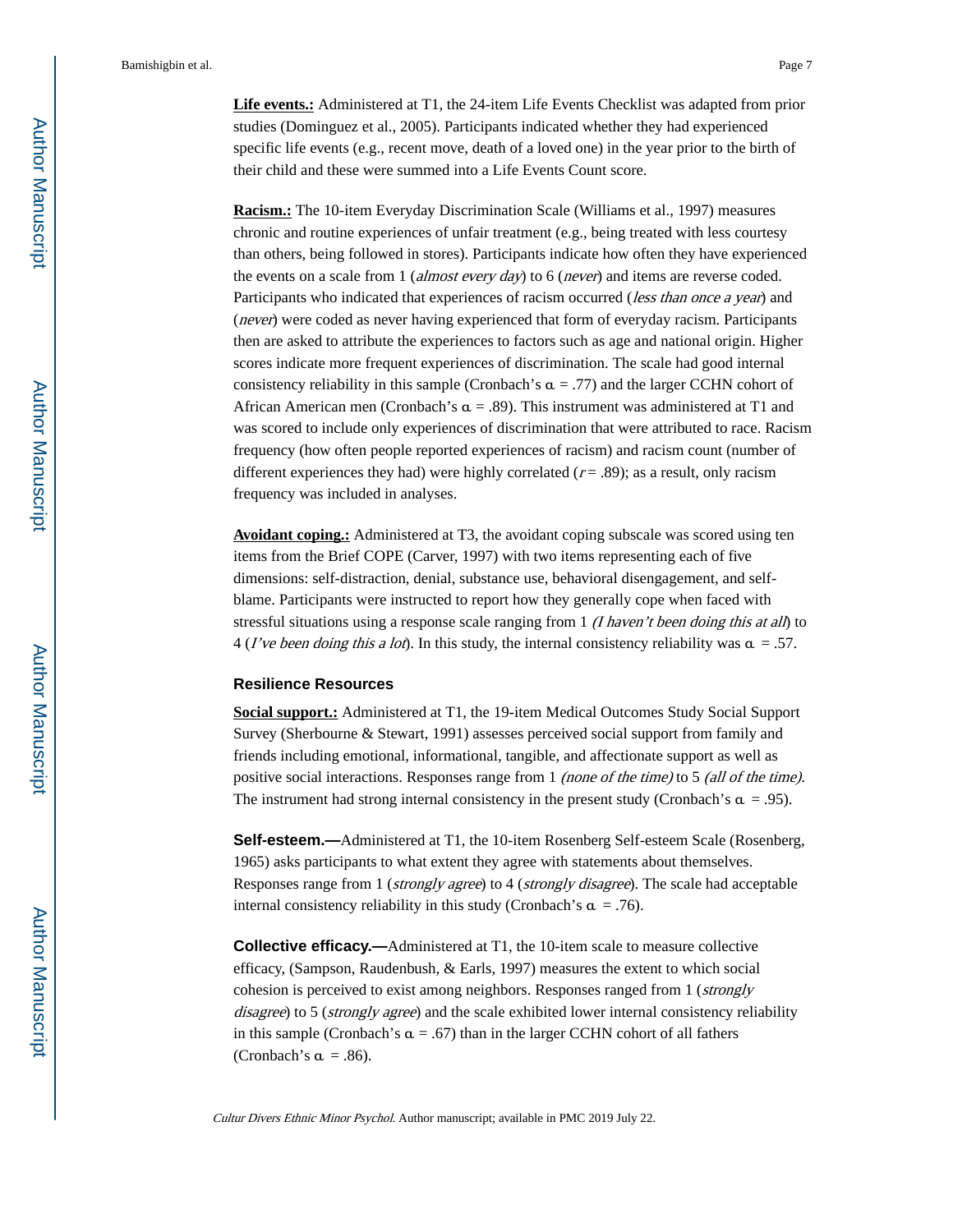**Approach-oriented coping.:** To assess approach-oriented coping, twelve items from the Brief COPE (Carver, 1997), were administered at T3 (six subscales of two items each on active coping, seeking emotional support, seeking instrumental support, positive reframing, planning, and acceptance). The instructions and responses were identical to those for avoidant coping. This measure exhibited acceptable internal consistency reliability in this sample (Cronbach's  $\alpha = .74$ ).

**Depressive Symptoms—**Administered at T1 and T3, Edinburgh Postnatal Depression Scale (EPDS; Cox et al., 1987) includes 10 items assessing how often the respondent has experienced depressive symptoms over the last 7 days. Responses range from 1 (*no, not at* all) to 4 (yes, quite a lot). Originally developed to measure maternal postpartum depressive symptoms, the EPDS is also a valid and reliable measure in fathers (Cronbach's  $\alpha = .81$ ; Matthey et al., 2001). Higher scores indicate greater depressive symptoms. Alpha coefficients at both times in this sample were comparable (T1  $\alpha$  = .79; T3  $\alpha$  = .78). Because the EPDS scores were not normally distributed, a log transformation was also conducted on depressive symptoms; these analyses are not included in the final paper because there was no difference in statistical significance or magnitude of the relationship.

#### **Demographics**

**Socioeconomic status.:** Self-reported years of education and per capita household income adjusted for cost of living in the site or region, here referred to as household income, were used as indicators of socioeconomic status (SES). Of note, the variability in SES in this sample is curtailed by study design to emphasize those of lower SES.

**Relationship Status.:** At T1 and T3, fathers indicated whether or not they were married to their baby's mother and cohabited with their baby's mother. We created a dichotomous variable to indicate married and/or cohabiting versus not married or cohabiting. There were five fathers who were married but not cohabiting, but due to the small sample size, their data were not used in analyses.

**Covariates—**In order to control for factors potentially explaining hypothesized effects we controlled two variables. One item from the Dyadic Adjustment Scale (Spanier, 1976) administered at T3, was used to control for relationship satisfaction: "Taking all things considered, how satisfied with you are your relationship right now?" Responses range from 1 (very satisfied) to 5 (very dissatisfied), higher scores indicate lower relationship satisfaction. We calculated whether a father was a first-time father from available data and scored it as no/yes. Previous research suggests that relationship satisfaction and marital quality predict paternal depression (Kouros, Papp, Goeke-Morey, & Cummings, 2014).

Fathers in Baltimore reported significantly fewer years of education, significantly less depressive symptoms at T3, significantly fewer experiences of racism, significantly less collective efficacy, and significantly more approach-oriented coping than fathers in the other sites combined. There were no significant differences in age, household income, perceived stress, life event count, avoidant coping, self-esteem, social support, and depressive symptoms at T1. Therefore, Baltimore vs other sites is controlled in analyses.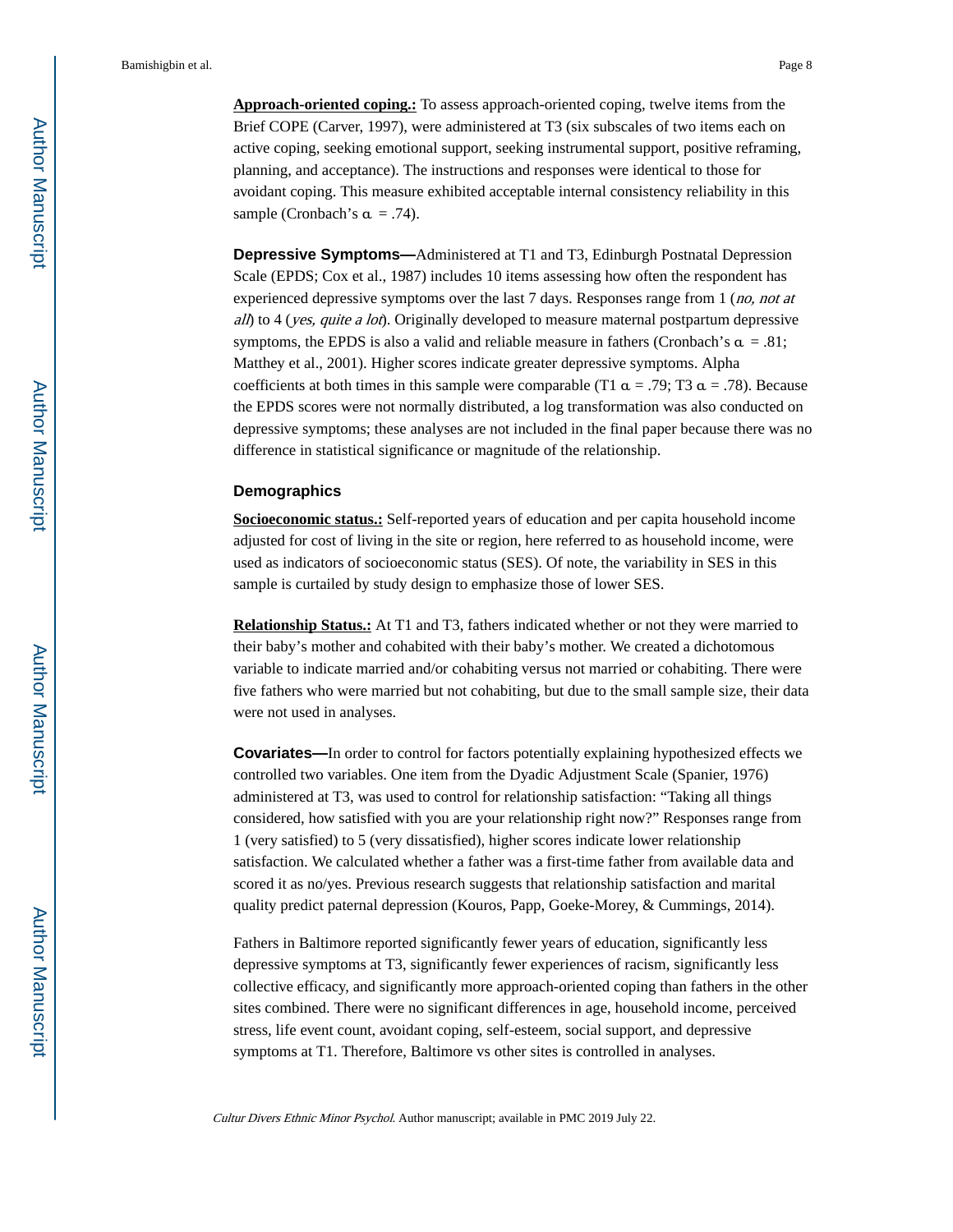# **Data Analysis Plan**

First, we calculated descriptive statistics and correlations as well as a paired-samples t-test to determine whether depressive symptoms changed significantly from T1 to T3. Next, independent samples t-tests were conducted on study variables to test for significant differences between fathers who met the cutoff for possible or probable clinical depression (EPDS > 9) and fathers who were non-symptomatic (EPDS  $\,$  9; Areias, Kumar, Barros, & Figueiredo, 1996).

Hierarchical linear regression analyses were performed to determine whether risk factors and resilience resources were related to depressive symptoms at T3, controlling for T1 depressive symptoms. In all models, T3 depressive symptoms was the dependent variable and T1 depressive symptoms were entered in Step 1. Sites (Baltimore vs other sites combined), relationship satisfaction, parity status (first-time fathers vs. not first-time fathers), and relationship status (cohabiting and/or married vs neither) were entered in Step 2 as covariates. In Model 1, Step 3 included all the risk and resilience variables. In Model 2, Step 3 included the four risk variables and in Model 3, Step 3 included the four resilience variables. We tested the interactions of demographic variables with risk factors and resilience resources prior to including any demographic variables as covariates.

Regression analyses utilized only complete cases, but descriptive statistics used all available data; sample size varies slightly for some analyses. The Full Information Maximum Likelihood procedure, with 40 multiple imputations was also conducted to predict values for the missing data ( $n = 216$ ) on study variables. Analytic results were the same and reported findings use the unimputed data.

# **Results**

## **Descriptive Findings**

Descriptive statistics for risk and resilience variables are presented below. On average, fathers reported perceived stress as occurring "rarely" ( $M = 9.84$ ,  $SD = 5.38$ ). Fathers reported nearly four negative life events in the past year ( $M = 3.92$ ,  $SD = 3.29$ ) that were rated on average as "somewhat negative or undesirable." Approximately three types of everyday discrimination experiences were reported on average ( $M = 2.79$ ,  $SD = 3.15$ ), with the most common experiences being "people act as if they are better than you" and "people act as if they think you are not smart." Over half of the sample of fathers  $(n = 166)$  reported at least one experience of everyday racism in their everyday life. These experiences occurred on average "less than once a year" or a "few times a year"  $(M = 5.61, SD = 7.68)$ . On average, fathers were relatively low in avoidant coping style (i.e. "I haven't been doing this at all" to "I've been doing this a little bit;  $M = 18.92$ ,  $SD = 4.96$ ), and fathers reported perceiving social support fairly often or very often  $(M = 85.34, SD = 17.24)$ , and fairly high self-esteem ( $M = 26.42$ ,  $SD = 3.09$ ). In contrast, they were neutral to only slightly in agreement concerning the collective efficacy of their neighborhoods ( $M = 33.17$ ,  $SD = 6.31$ ). In general, fathers were high in an approach-oriented coping style (i.e., "I've been doing this a medium amount" to "I've been doing this a lot";  $M = 37.41$ ,  $SD = 6.31$ ). Finally, these fathers reported low mean levels of depressive symptoms overall at both T1 ( $M = 4.15$ ,  $SD =$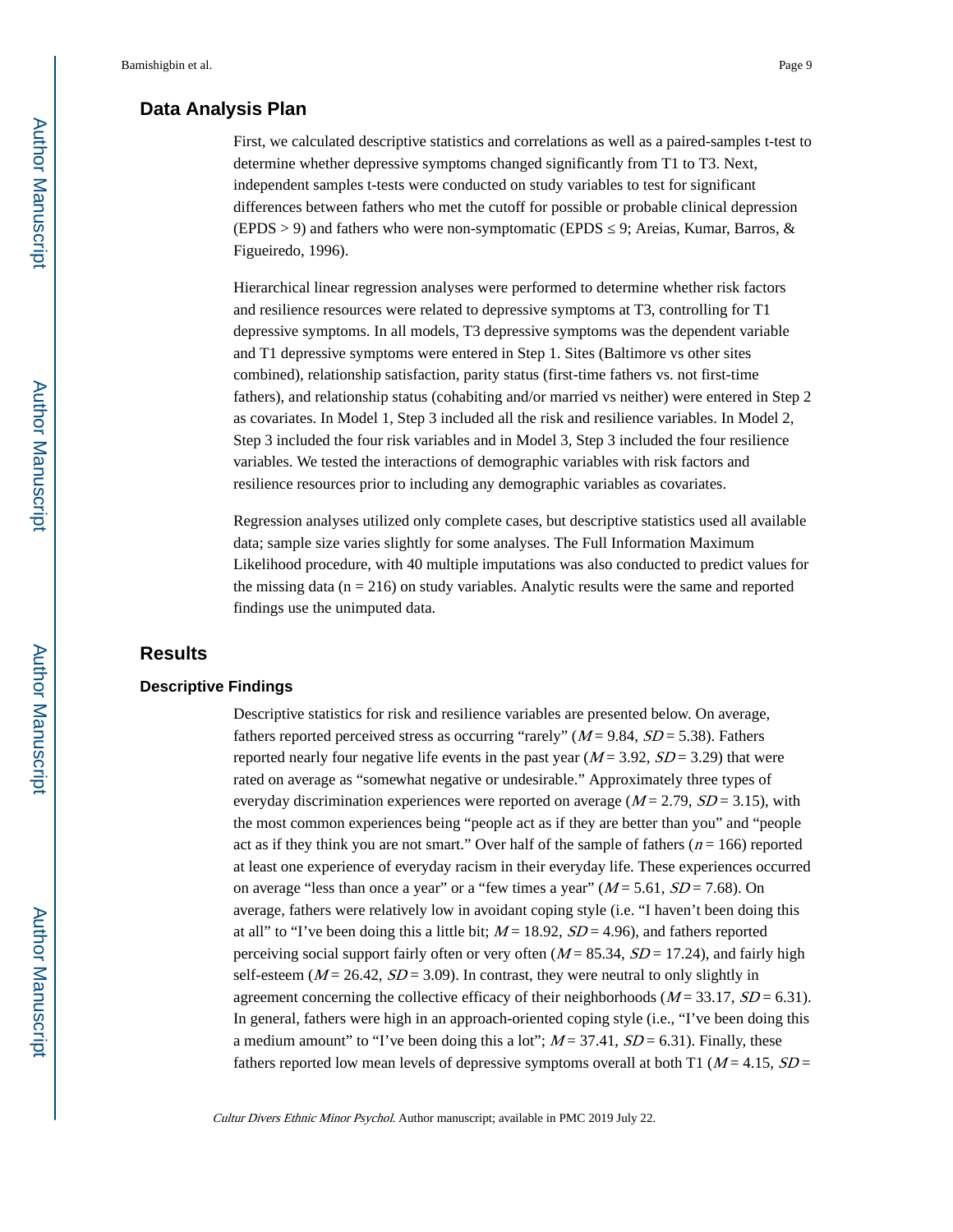4.26) and T3 ( $M = 3.88$ ,  $SD = 4.02$ ). At both T1 and T3, 11% of the sample was above cutoffs for probable or possible depression and 89% of the sample was under the clinically suggestive cutoff of 9 on the EPDS.

There was no significant difference between mean depressive symptoms at T1 and T3  $(t)$  $(305) = 1.13$ ,  $p = .26$ ). There was substantial range and variability in depressive symptoms, with 11% of the sample possibly or probably depressed (EPDS = 9 to 12, or  $> 12$ ) respectively) at each time point. Very few fathers screened high at both time points; only one father had possible depression at both T1 and T3, and six fathers had probable depression at T1 and T3).

## **Correlations among Study Variables**

Depressive symptoms at T1 and T3 were moderately correlated ( $r = .50$ ;  $p < .001$ ). Perceived stress at T1 was correlated significantly with depressive symptoms at both T1 ( $r = .68$ ) and T3 ( $r = .41$ ), both  $p < .001$ . Number of life events, racism (count and frequency), and avoidant coping style were positively correlated with depressive symptoms at both T1 and T3 ( $r = .15$  to  $r = .47$ , all  $p's < .05$ ). Social support, self-esteem, and collective efficacy were negatively correlated with T1 and T3 depressive symptoms ( $r = -13$  to  $r = -48$ , all  $p's <$ . 05). In addition, the predictor variables were significantly inter-correlated ( $r = .13$  to  $r = .36$ , all  $p's < .05$ ). Household income was significantly, though weakly, correlated with depressive symptoms at T1 ( $r = -11$ ,  $p < .05$ ) and was not significantly correlated with T3 symptoms. Neither approach-oriented coping nor years of education were significantly correlated with depressive symptoms. (A full correlation matrix is available from authors.)

# **Differences between Depressed Fathers and Non-Depressed Fathers at T1 in Risk and Resilience**

As shown in Table 2, independent samples t-tests showed that fathers with subthreshold EPDS scores at T1 reported significantly lower perceived stress, fewer negative life events, less frequent experiences of racism, higher self-esteem, more social support, and less avoidant coping than fathers who had EPDS scores suggestive of clinical depression. Mean differences between depression groups on these variables were identical at T3 (results not shown and available from authors). At both time points, there were no significant differences by depression group in household income, years of education, collective efficacy, or approach-oriented coping.

#### **Risk and Resilience Predicting Depressive Symptoms at T3**

Initial analyses were conducted to examine whether demographic variables (marital and cohabitation status, and age) and the hypothesized predictors interacted in prediction of depressive symptoms. Analyses revealed no significant interaction effects.

Table 3 depicts Model 1 results for the full set of risk and resilience variables predicting T3 depressive symptoms after controlling for T1 depressive symptoms, site, relationship status, father parity status, and relationship satisfaction,  $(R^2 = .13, F(10, 226) = 5.04, p < .001)$ . Avoidant coping was the only significant individual predictor. Reporting higher avoidant coping scores was significantly associated with greater depressive symptoms.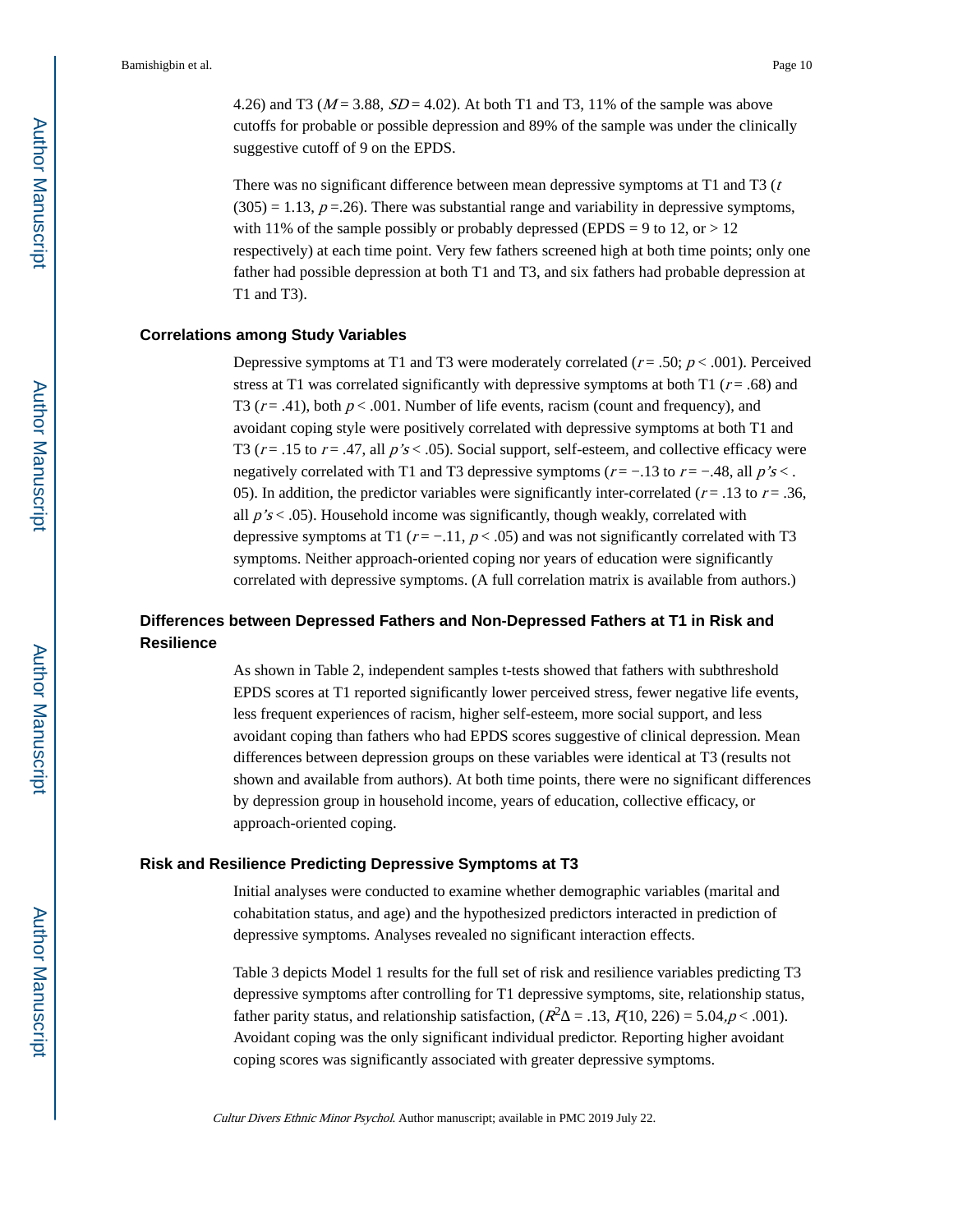The full set of risk variables explained a significant amount of variance in T3 depressive symptoms after controlling for T1 depressive symptoms, site, relationship status, first-time father, and relationship satisfaction,  $(R^2 = .12, R(6,236) = 8.09, 7.85, p < .001)$ . Avoidant coping was the only significant individual predictor (β = .31,  $p < .001$ ,  $r_{a(b,c)}^2 = .08$ ). Racism was a marginally significant predictor ( $\beta = .10$ ,  $p = .10$ ,  $r_{a(b,c)} \ge .01$ ). Reporting higher avoidant coping scores and more frequent experiences of racism were significantly associated with greater depressive symptoms at T3.

The full set of resilience variables did not account for significant variance in T3 depressive symptoms after controlling for T1 depressive symptoms, site, relationship satisfaction, firsttime father, and relationship status ( $R^2 \le 0.01$ ,  $F(4, 239) = 0.54$ ,  $p = 0.70$ ). Moreover, none of the individual resilience variables were significant predictors.

Table 4 shows the final, parsimonious model with nonsignificant predictors removed. In the pared model, depressive symptoms at T1 accounts for 25% of variance with racism, and avoidant coping accounting for 11% of the variance.

# **Discussion**

This is one of the first studies to examine depressive symptoms in fathers during the year after birth of a child, which includes the postpartum period, and it is the only study with a fairly large community sample of low-income African American fathers recruited from five parts of the United States including urban and rural sites. In contrast, most studies of paternal depression have been done in countries other than the U.S. or with homogenous, small, and higher income U.S. samples. The longitudinal design provided the opportunity to examine the issue of risk and resilience early in the first year after the birth of a child — a vulnerable time period for families adjusting to a new baby – and with implications for later paternal mental health. The community participatory methodology helped to identify risk and resilience resources for study, improved selection of measures, and increased our ability to recruit and retain this vulnerable population. This study also explored numerous risk factors whereas previous studies focused mainly on maternal depression and poor relationship satisfaction.

We found mixed support for our hypotheses. Avoidant coping style was a significant predictor of depressive symptoms at T3 when controlling for depressive symptoms at baseline. Racism at one month after a child's birth was also significant predictor of depressive symptoms at one year after the birth of the child, after controlling for depressive symptoms one month after birth. None of the other risk factors or resilience resources predicted depressive symptoms one year after the birth after controlling for one month depressive symptoms and other covariates. Of note, all of the resilience resources we studied were significantly, inversely correlated with depressive symptoms cross-sectionally (at each assessment) in the directions expected.

Avoidant coping style was related to depressive symptoms despite lower internal consistency reliability for that measure. Nonetheless, the measure of avoidant coping style is generally considered to be a fairly stable individual difference (Carver, Scheier, & Weintraub, 1989)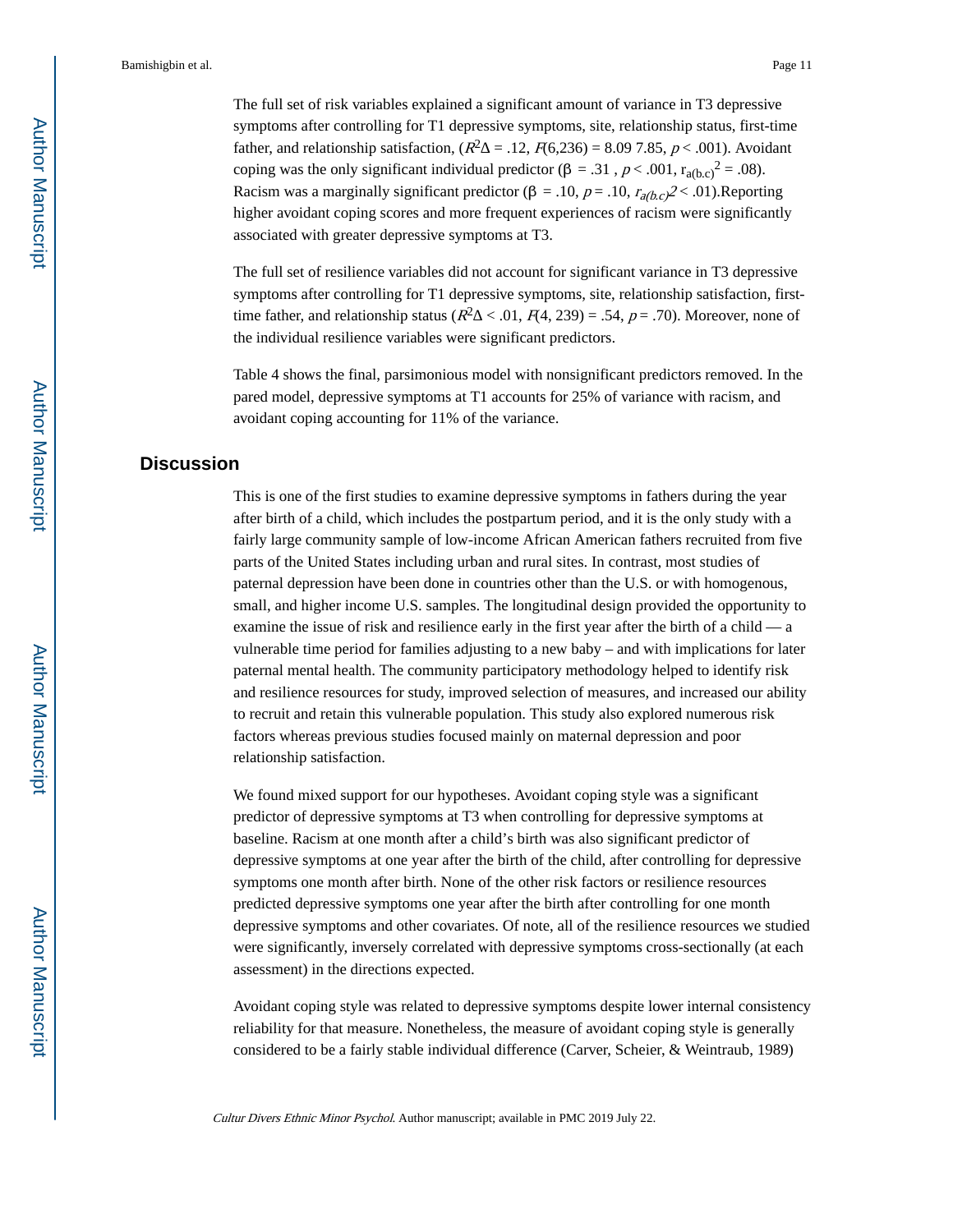and the significant relationship between avoidant coping and depressive symptoms in this study conforms to existing cross-sectional findings linking avoidant coping and greater depressive symptoms (West, Donovan, & Roemer, 2010). Although causality cannot be inferred, these results suggest that avoidant coping may not be the best way to deal with situations that many fathers face during infancy, such as caring for a crying baby. More active forms of coping such as problem solving and seeking support are probably better alternatives for these fathers, although it is important to note that approach-oriented coping was not a significant predictor of fewer depressive symptoms. Coping skills interventions designed to increase approach-oriented coping strategies and decrease avoidant coping strategies have been shown to increase quality of life and decrease stress in people with HIV (Chesney et al., 2003) and in caregivers of people with terminal illness (McMillan et al., 2006). Such interventions may be worth exploring for low income fathers generally.

In addition, men who reported more frequent everyday experiences of racism one month after the birth of their child reported more depressive symptoms nearly one year later, controlling for baseline depressive symptoms. Racism was not a significant predictor when entered into the model with all other risk factors and resilience factors, and it was only a marginally significant predictor in the model with all the risk factors and covariates were entered into the equation. However, racism was significant at  $p < .05$  in our parsimonious model. Past research has demonstrated the pernicious effects of racism on adverse mental and physical health outcomes in many populations (Jackson et al., 1995; Schmitt, Branscombe, Postmes, & Garcia, 2014; Watkins et al., 2006; Williams & Mohammed, 2009). These effects have been attributed in part to feelings of helplessness and hopelessness that accompany being a target of racism (Clark, Anderson, Clark, & Williams 1999). Our results extend previous research by demonstrating that racism is an important risk factor for depression among African American fathers of infants. In the larger study cohort, Dunkel Schetter et al. (2013) reported higher rates of racism in Black fathers in comparison to Latino or White fathers.

Guerin (2005) identified several types of common everyday racist actions (i.e., distrust, name-calling, rudeness, jokes/teasing, being ignored), as well as possible individual interventions for each type of discrimination. However, these interventions may not be available to individuals whose life circumstances constrain their choices with regard to educational and employment opportunities. In a meta-analysis of 134 studies, Pascoe and Smart-Richman (2009) found that perceived discrimination was related to depressive symptoms and other mental and physical health outcomes. Moreover, they point out that in a few studies active coping buffered the relationship between discrimination and health while passive coping augmented the relationship. Of note, we did some analyses on interactions of risk and resource variables that yielded no significant findings (results not shown). Nonetheless, interventions may help African American fathers learn strategies for coping with stress and particularly those that reduce the impact of racism on their mental health and well-being may be worth consideration.

This study also adds to the evidence that low SES African Americans fathers do not consistently report high symptoms of depression despite socioeconomic disadvantages and the racism they experience. There was no significant change in depressive symptoms from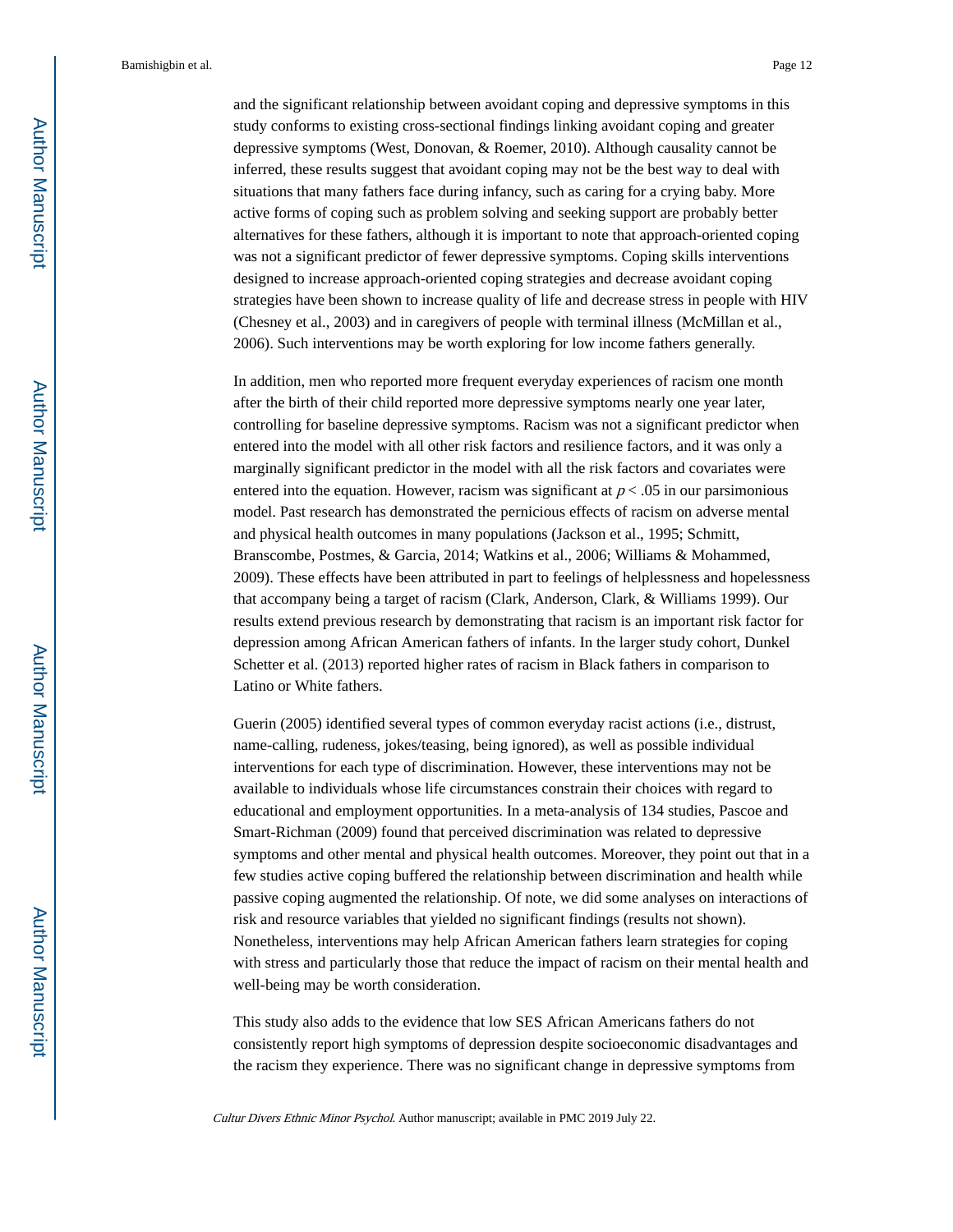T1 to T3 and fathers in this sample reported relatively lower depressive symptoms compared to other African American representative samples (Kessler et al., 1999; Ren et al., 1999), which may have attenuated the magnitude of associations with depressive symptoms. It is possible that fathers willing to participate in the study were somewhat better adjusted on average than the larger population from which they were drawn (Chung, Meldrum, Jones, Brown, & Jones, 2014), although these fathers were higher in perceived stress than those who dropped out by one year. Despite the relatively low rates of depression, two risk factors emerged as potentially potent. However, all of the resilience resources were significantly, inversely correlated with depressive symptoms at each assessment point. In addition, t-tests revealed significant differences in social support, self-esteem, and approach-oriented coping between fathers who were possibly or probably depressed and fathers who were not. Yet, these specific resources did not appear to protect against changes in depressive symptoms over time in this study. Multicollinearity does not explain these null findings because the correlations among resilience resources were small to moderate  $(r = .07$  to .39), and tolerance values did not indicate redundancy among predictors. The fathers reported on average fairly high social support, self-esteem, and approach-oriented coping and moderate levels of collective efficacy, which may have worked against power to detect effects of resilience resources. Nonetheless, in this sample, the putative risk factors appeared more potent than the resilience resources in predicting depressive symptoms at one year when symptoms at study entry were taken into account.

In addition to having low depressive symptoms on average, the fathers in this sample reported fairly low perceived stress, a finding which differs from results on other African American men (Cohen & Williamson, 1988). Fathers may have been subject to social desirability when responding to interview items, although they reported relatively high numbers of life events and in an attempt to prevent bias, interviews were conducted in the participants' homes usually by same-race interviewers. Another possibility is that these fathers may have had more resources than the population from which they were drawn with which to reduce perceived stress in the face of many life events. Because mothers gave permission for the researchers to contact the fathers, a sampling bias may have occurred toward fathers with a relatively positive relationship with the mother and life circumstances in general (Schafer et al., under review). Fathers' willingness to participate may also reflect greater involvement with their babies.

Baltimore fathers were less educated, but also less depressed at one year after birth and reported fewer experiences of racism, although they did not differ from fathers in other sites on age, income, stress, coping, resources or depressive symptoms at one month. Due to these differences, we entered site as a covariate (Baltimore vs. other sites). CCHN is not sure why Baltimore fathers look a bit different from those in other sites on these variables, but there are a few possibilities. We may have a more or less representative sample in any particular site given slight differences in recruitment methods, or staff and community partners. Another possibility may point to the different natures of the communities studied. To consider this, we explored differences between our one rural, our three urban, and our one suburban community and found no significant differences on this variable. The North Carolina sample was recruited from a prenatal clinic, not after birth in hospital as at the other sites. To examine this, we conducted independent samples t-test to explore any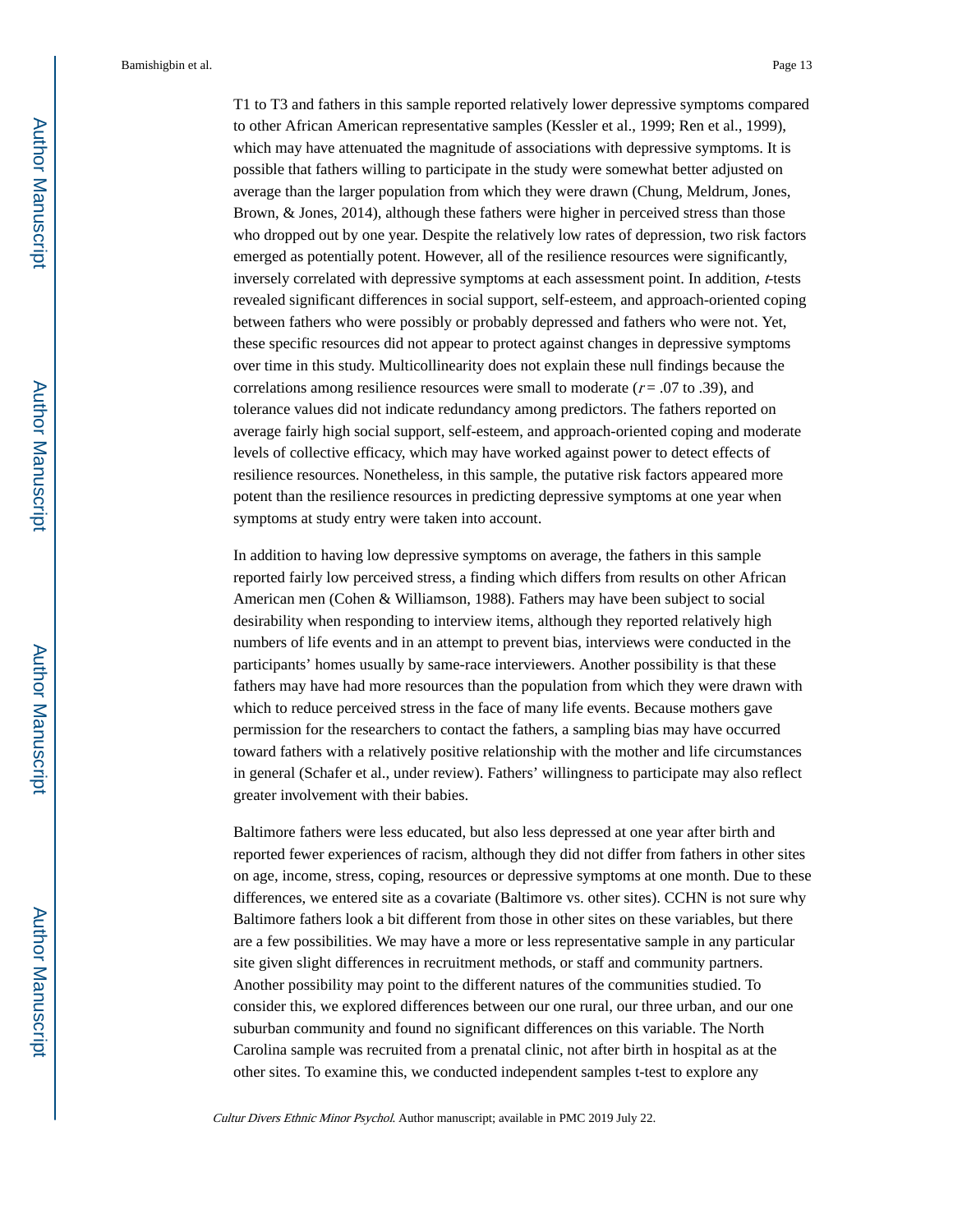differences in study variables between NC and the others, and found that fathers in the North Carolina site reported only more negative life events and more approach-oriented coping. There were no significant differences on any other variables. Overall, the site differences were not extensive and do not seem to drive our findings.

The period of time after a new child comes into a family by birth is a critical one for families — not only for mothers who have just given birth— but fathers as well. This study is rare in its focus on African American fathers of infants. A recent call for greater emphasis on fathers in maternal child health (Lu et al., 2010) reminds us how little we know about the role of fathers in the family (compared to mothers, that is), and especially about African American fathers whose mental and physical health has been understudied. Future research should also consider how partner relationships between low-income mothers and fathers, and in African American couples, affect mental health during the postpartum period. Furthermore, it is important to explore how a father's stress or resilience resources affect his partner's depressive symptoms and vice versa. Although many of the risk and resilience factors were not predictive of depressive symptoms in fathers, they may ultimately affect an individual father's relationship with the baby's mother and overall functioning of the family. Answering these sorts of questions may give us the opportunity to understand the family as a unit and shed more light on maternal, paternal and child health in important subgroups of the American population.

# **Acknowledgments**

The Community Child Health Network (CCHN) is supported through cooperative agreements with the Eunice Kennedy Shriver National Institute of Child Health and Human Development (U HD44207, U HD44219, U HD44226, U HD44245, U HD44253, U HD54791, U HD54019, U HD44226–05S1, U HD44245–06S1, and R03 HD59584) and the National Institute for Nursing Research (U NR008929). Members of each site are listed in the next paragraph (note that an asterisk indicates those members who participated in only the planning phase of the CCHN).

(1) Baltimore, Maryland: Baltimore City Healthy Start and Johns Hopkins University; Community principal investigator (PI): M. Vance; Academic PI: C. S. Minkovitz; Coinvestigators: P. O'Campo and P. Schafer; Project coordinators: N. Sankofa and K. Walton.

(2) Lake County, Illinois: Lake County Health Department and Community Health Center, and the North Shore University Health System; Community PI: K. Wagenaar; Academic PI: M. Shalowitz; Coinvestigators: E. Adam, G. Duncan\*, A. Schoua-Glusberg, C. McKinney, T. McDade, and C. Simon; Project coordinator: B. Clark-Kauffman.

(3) Los Angeles, California: Healthy African American Families, Cedars-Sinai Medical Center, and University of California, Los Angeles; Community PI: L. Jones; Academic PI: C. Hobel; Coprincipal investigators: C. Dunkel Schetter and M. C. Lu; Coinvestigator: B. Chung; Project coordinators: F. Jones, D. Serafin, and D. Young.

(4) North Carolina: East Carolina University, North Carolina Division of Public Health, North Carolina Eastern Baby Love Plus Consortium, and University of North Carolina, Chapel Hill; Community PIs: S. Evans, J. Ruffin, and R. Woolard; Academic PI: J. Thorp; Coinvestigators: J. DeClerque, C. Dolbier, and C. Lorenz; Project coordinators: L. S. Sahadeo and K. Salisbury.

(5) Washington, DC: Virginia Tech Carilion Research Institute, Virginia Tech, Washington Hospital Center, and Developing Families Center; Community PI: L. Patchen; Academic PI: S. L. Ramey; Academic coprincipal investigator: R. Lanzi; Coinvestigators: L. V. Klerman, M. Miodovnik, C. T. Ramey, and L. Randolph; Project coordinator: N. Timraz; Community coordinator: R. German.

(6) Data Coordination and Analysis Center (Pennsylvania State University); PI: V. M. Chinchilli; Coinvestigators: R. Belue, G. Brown Faulkner\*, M. Hillemeier, I. Paul, and M. L. Shaffer; Project coordinator: G. Snyder; Biostatisticians: E. Lehman and C. Stetter; Data managers: J. Schmidt, K. Cerullo, and S. Whisler; Programmers: J. Fisher, J. Boyer, and M. Payton.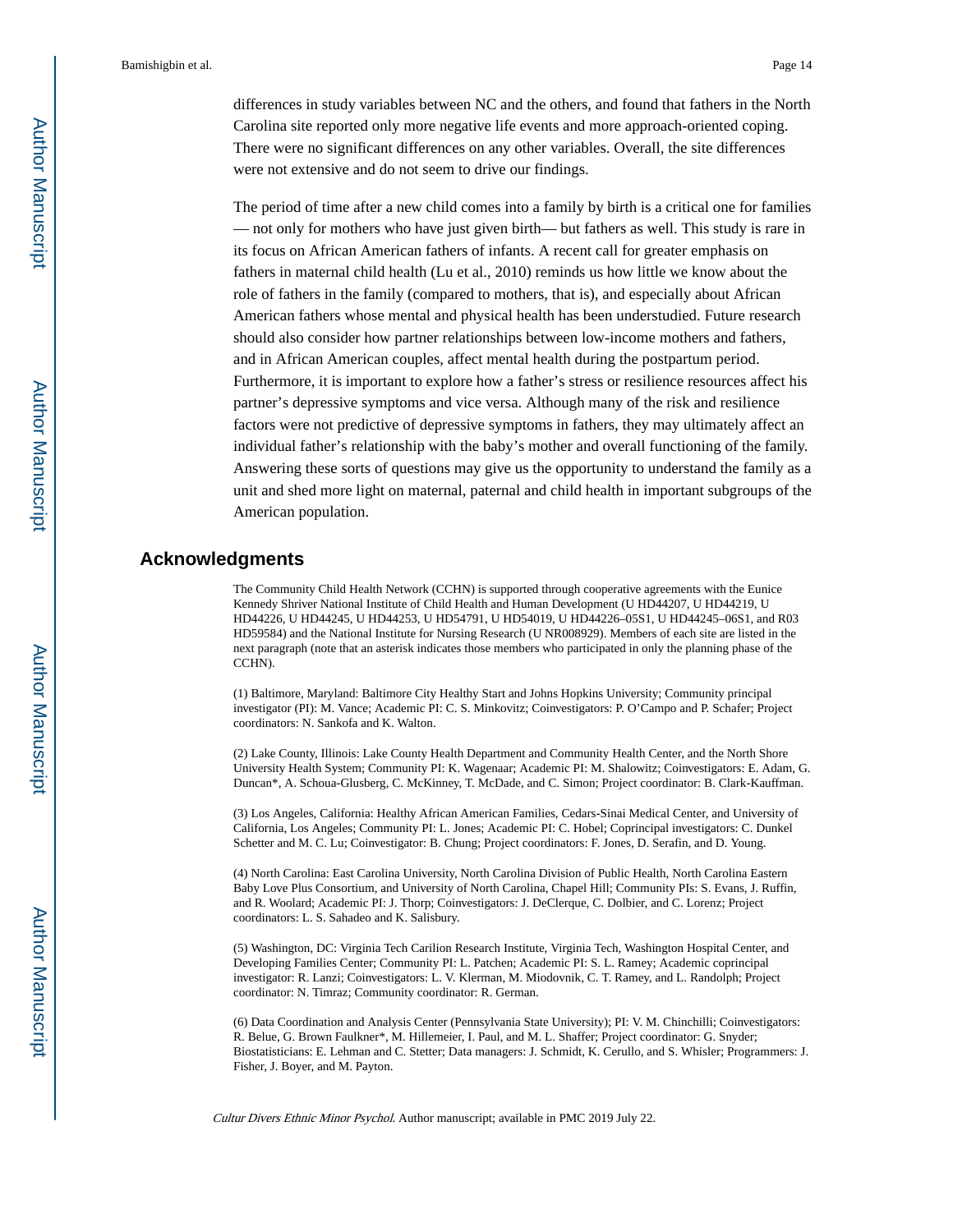(7) National Institutes of Health program scientists: V. J. Evans and T. N. K. Raju, Eunice Kennedy Shriver National Institute of Child Health and Human Development; L. Weglicki, National Institute of Nursing Research; Program officers: M. Spittel\* and M. Willinger, Eunice Kennedy Shriver National Institute of Child Health and Human Development; Y. Bryan\*, National Institute of Nursing Research.

(8) Steering committee chairs: M. Phillippe (University of Vermont) and E. Fuentes-Afflick\* (University of California—San Francisco School of Medicine).

# **References**

- Ahern J, & Galea S (2011). Collective efficacy and major depression in urban neighborhoods. American Journal of Epidemiology, 173(12), 1453–1462. 10.1093/aje/kwr030 [PubMed: 21527512]
- Areias ME, Kumar R, Barros H, & Figueiredo E (1996). Correlates of postnatal depression in mothers and fathers. The British Journal of Psychiatry, 169(1), 36–41. 10.1192/bjp.169.136 [PubMed: 8818366]
- Bielawska-Batorowicz E, & Kossakowska-Petrycka K (2006). Depressive mood in men after the birth of their offspring in relation to a partner's depression, social support, fathers' personality and prenatal expectations. Journal of Reproductive and Infant Psychology, 24(1), 21–29. 10.1080/02646830500475179
- Black MM, Dubowitz H, & Starr RH Jr (1999). African American fathers in low income, urban families: Development, behavior, and home environment of their three-year-old children. Child Development, 70(4), 967–978. [PubMed: 10446729]
- Bosman J (2008). Obama sharply assails absent black fathers. The New York Times. Retrieved from [http://www.nytimes.com/2008/06/16/us/politics/15cnd-obama.html?\\_r=0](http://www.nytimes.com/2008/06/16/us/politics/15cnd-obama.html?_r=0)
- Bradley R, & Slade P (2011). A review of mental health problems in fathers following the birth of a child. Journal of Reproductive and Infant Psychology, 29(1), 19–42. 10.1080/02646838.2010.513047
- Bronte-Tinkew J, Moore KA, Matthews G, & Carrano J (2007). Symptoms of major depression in a sample of fathers of infants: Sociodemographic correlates and links to father involvement. Journal of Family Issues, 28(1), 61–99. 10.1177/0192513X06293609
- Carlson MJ, & Magnuson KA (2011). Low-income fathers' influence on children. The Annals of the American Academy of Political and Social Science, 635(1), 95–116. 10.1177/0002716210393853 [PubMed: 25520525]
- Carver CS (1997). You want to measure coping but your protocol's too long: Consider the Brief COPE. International Journal of Behavioral Medicine, 4, 92–100. 10.1207/s15327558ijbm0401\_6 [PubMed: 16250744]
- Carver CS (2011). Coping In Contrada R & Baum A (Eds.), The handbook of stress science: Biology, psychology, and health (pp. 221–230). New York, NY: Springer.
- Carver CS, Scheier MF, & Weintraub JK (1989). Assessing coping strategies: A theoretically based approach. Journal of personality and social psychology, 56(2), 267 10.1037//0022-3514.56.2.267 [PubMed: 2926629]
- Castle H, Slade P, Barranco-Wadlow M, & Rogers M (2008). Attitudes to emotional expression, social support and postnatal adjustment in new parents. Journal of Reproductive and Infant Psychology, 26(3), 180–194. 10.1080/02646830701691319
- Chesney MA, Chambers DB, Taylor JM, Johnson LM, & Folkman S (2003). Coping effectiveness training for men living with HIV: Results from a randomized clinical trial testing a group-based intervention. Psychosomatic Medicine, 65(6), 1038–1046. 10.1097/01.PSY.0000097344.78697.ED [PubMed: 14645783]
- Chung B, Meldrum M, Jones F, Brown A, & Jones L (2014). Perceived sources of stress and resilience in men in an African American community. Progress in Community Health Partnerships: Research, Education, and Practice.
- Clark R, Anderson NB, Clark VR, & Williams DR (1999). Racism as a stressor for African Americans: A biopsychosocial model. American Psychologist, 54(10), 805 10.1037//0003-066X. 54.10.805 [PubMed: 10540593]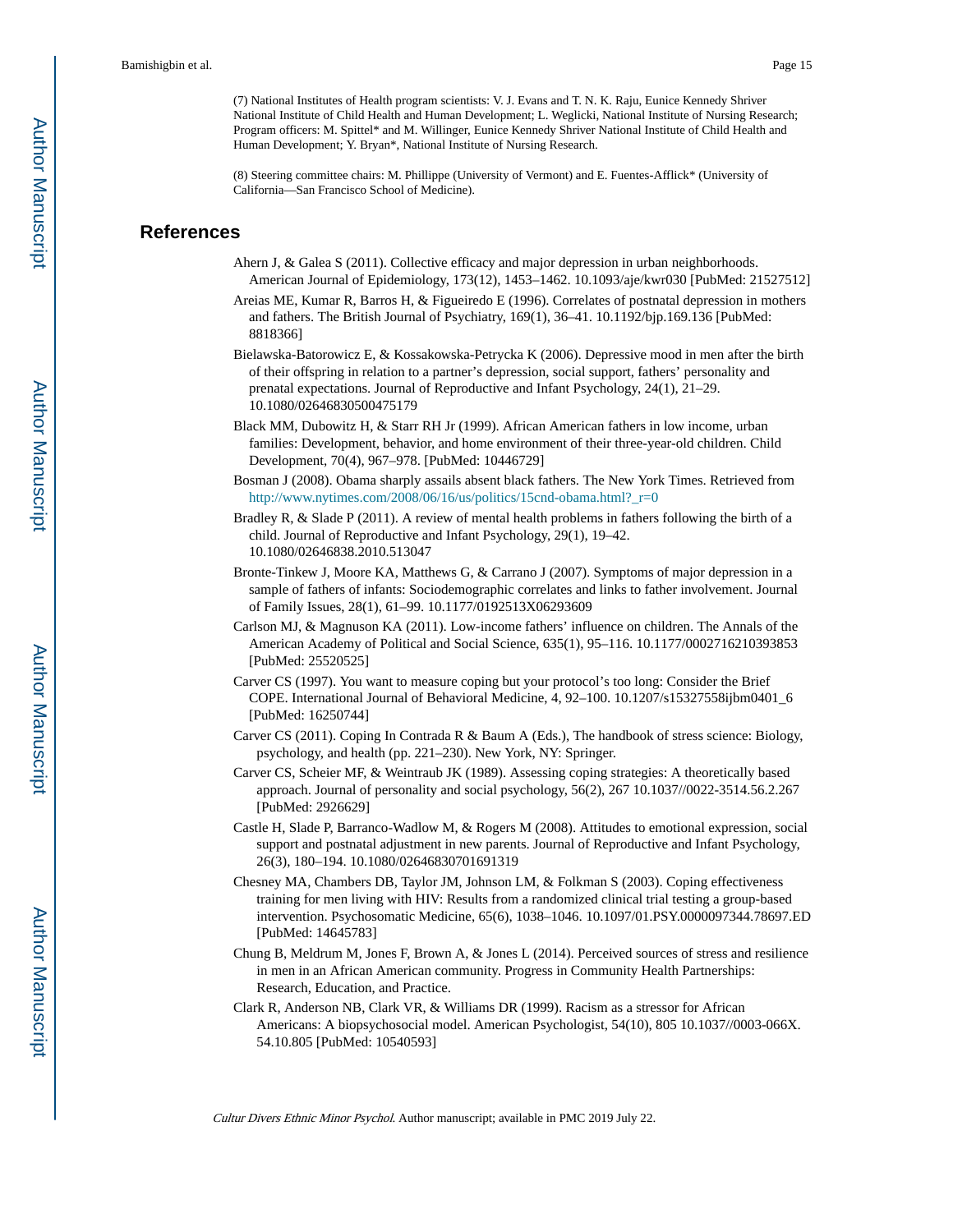- Cohen S, Kessler RC, & Gordon LU (1995). Strategies for measuring stress in studies of psychiatric and physical disorders. Measuring Stress: A Guide for Health and Social Scientists, 3–26.
- Coley RL (2001). (In) visible men: Emerging research on low-income, unmarried, and minority fathers. American Psychologist, 56(9), 743 10.1037/0003-066X.56.9.743 [PubMed: 11558359]
- Coley RL, & Chase-Lansdale PL (1999). Stability and change in paternal involvement among urban African American fathers. Journal of Family Psychology, 13(3), 416 10.1037/0893-3200.13.3.416
- Cohen S, & Williamson G (1988). Perceived stress in a probability sample of the United States In Spacapan S & Oskamp S (Eds.), The Social Psychology of Health (pp. 31–67) Newbury Park, CA: Sage.
- Cox JL, Holden JM, & Sagovsky R (1987). Detection of postnatal depression. Development of the 10 item Edinburgh Postnatal Depression Scale. The British Journal of Psychiatry, 150(6), 782–786. 10.1192/bjp.150.6.782 [PubMed: 3651732]
- Cummings EM, Keller PS, & Davies PT (2005). Towards a family process model of maternal and paternal depressive symptoms: Exploring multiple relations with child and family functioning. Journal of Child Psychology and Psychiatry, 46(5), 479–489. 10.1111/j.1469-7610.2004.00368.x [PubMed: 15845128]
- Danziger SK, & Radin N (1990). Absent does not equal uninvolved: Predictors of fathering in teen mother families. Journal of Marriage and the Family, 636–642.
- Davé S, Petersen I, Sherr L, & Nazareth I (2010). Incidence of maternal and paternal depression in primary care: a cohort study using a primary care database. Archives of Pediatrics and Adolescent Medicine, 164(11), 1038–1044. 10.1001/archpediatrics.2010.184 [PubMed: 20819960]
- Davis RN, Caldwell CH, Clark SJ, & Davis MM (2009). Depressive symptoms in nonresident African American fathers and involvement with their sons. Pediatrics, 124(6), 1611–1618. 10.1542/peds. 2009-0718 [PubMed: 19948630]
- Deater-Deckard K, Pickering K, Dunn JF, & Golding J (1998). Family structure and depressive symptoms in men preceding and following the birth of a child. The American Journal of Psychiatry, 155(6), 818–823. [PubMed: 9619156]
- Dominguez TP, Schetter CD, Mancuso R, Rini CM, & Hobel C (2005). Stress in African American pregnancies: Testing the roles of various stress concepts in prediction of birth outcomes. Annals of Behavioral Medicine, 29(1), 12–21. 10.1207/s15324796abm2901\_3 [PubMed: 15677296]
- Dudley M, Roy K, Kelk N, & Bernard D (2001). Psychological correlates of depression in fathers and mothers in the first postnatal year. Journal of Reproductive and Infant Psychology, 19(3), 187–202. 10.1080/02646830124397
- Dunkel Schetter C, & Dolbier C (2011). Resilience in the context of chronic stress and health in adults. Social and Personality Psychology Compass, 5(9), 634–652. 10.1111/j.1751-9004.2011.00379.x [PubMed: 26161137]
- Dunkel Schetter C, Schafer P, Lanzi RG, Clark-Kauffman E, Raju TNK, & Hillemeier MM (2013). Shedding light on the mechanisms underlying health disparities through community participatory methods: The stress pathway. Perspectives on Psychological Science, 8(6), 613–633. 10.1177/1745691614533069 [PubMed: 26173227]
- Earnshaw VA, Rosenthal L, Lewis JB, Stasko EC, Tobin JN, Lewis TT, … & Ickovics JR (2013). Maternal experiences with everyday discrimination and infant birth weight: A test of mediators and moderators among young, urban women of color. Annals of Behavioral Medicine, 45(1), 13– 23. 10.1007/s12160-012-9404-3 [PubMed: 22927016]
- Edin K, & Nelson TJ (2013). Doing the best I can: Fatherhood in the inner city. University of California Press.
- Edin K, Tach L, & Mincy R (2009). Claiming fatherhood: Race and the dynamics of paternal involvement among unmarried men. The Annals of the American Academy of Political and Social Science, 621(1), 149–177. 10.1177/0002716208325548 [PubMed: 21359113]
- Folkman S, & Lazarus RS (1980). An analysis of coping in a middle-aged community sample. Journal of Health and Social Behavior, 219–239. 10.2307/2136617 [PubMed: 7410799]
- Garfield CF, Duncan G, Rutsohn J, McDade TW, Adam EK, Coley RL, & Chase-Lansdale PL (2014). A longitudinal study of paternal mental health during transition to fatherhood as young adults. Pediatrics, 133(5), 836–843. 10.1542/peds.2013-3262 [PubMed: 24733877]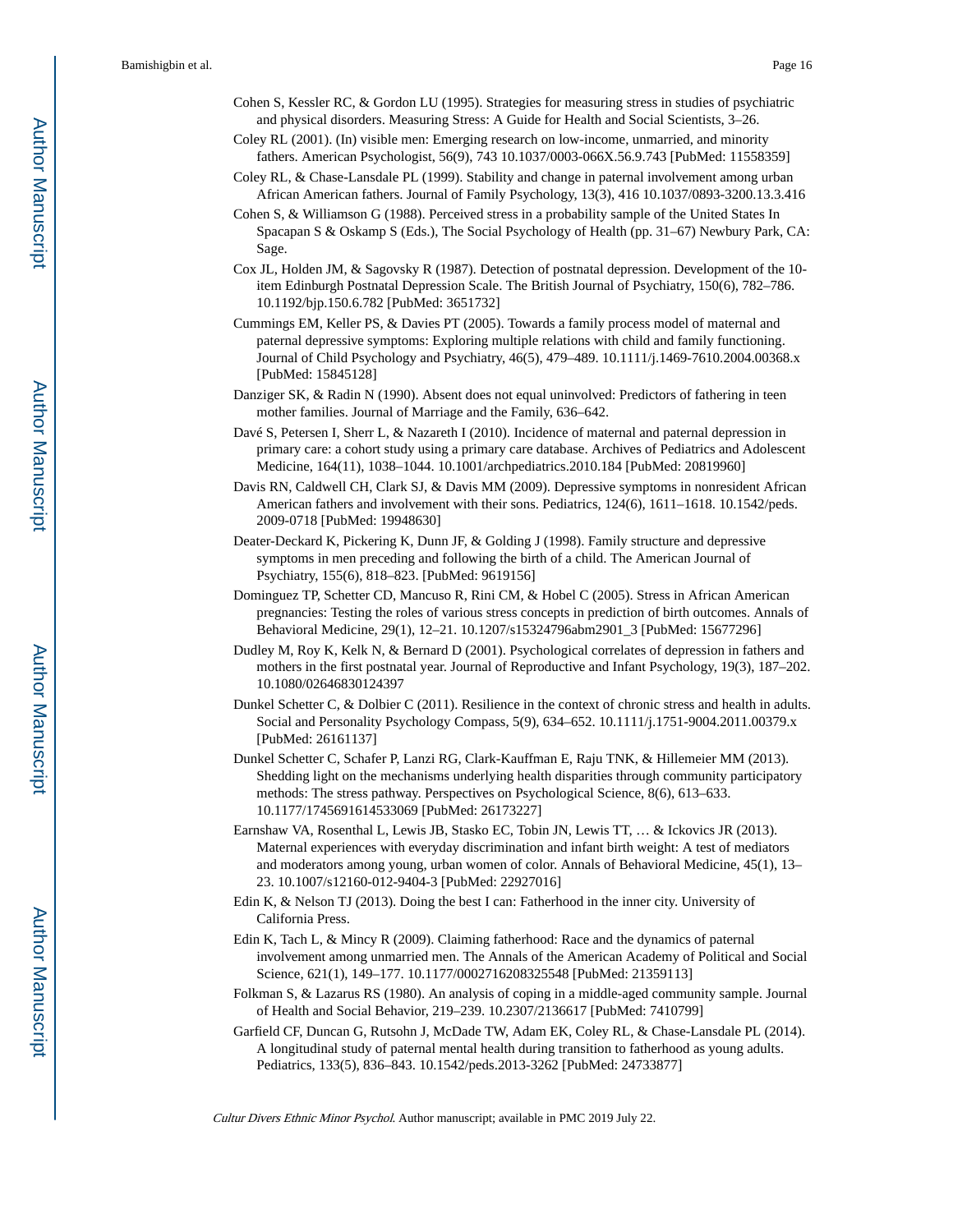- Giscombe CL, & Lobel M (2005). Explaining disproportionately high rates of adverse birth outcomes among African Americans: The impact of stress, racism, and related factors in pregnancy. Psychological Bulletin, 131(5), 662 10.1037/0033-2909.131.5.662 [PubMed: 16187853]
- Guerin B (2005). Combating everyday racial discrimination without assuming racists or racism: New intervention ideas from a contextual analysis. Behavior and Social Issues, 14(1).
- Hammen C (2005). Stress and depression. Annual Review of Clinical Psychology, 1(1), 293–319. 10.1146/annurev.clinpsy.1.102803.143938
- Holahan CJ, Moos RH, Holahan CK, Brennan PL, & Schutte KK (2005). Stress generation, avoidance coping, and depressive symptoms: A 10-year model. Journal of Consulting and Clinical Psychology, 73(4), 658 10.1037/0022-006X.73.4.658 [PubMed: 16173853]
- Jackson JS, Brown TN, Williams DR, Torres M, Sellers SL, & Brown K (1995). Racism and the physical and mental health status of African Americans: A thirteen year national panel study. Ethnicity & Disease, 6(1–2), 132–147.
- Jones J, & Mosher WD (2013). Fathers' involvement with their children: United States, 2006–2010 (National health statistics reports; no 71). Retrieved from Center for Disease Control and Prevention National Center for Health Statistics website: [http://www.cdc.gov/nchs/data/nhsr/](http://www.cdc.gov/nchs/data/nhsr/nhsr071.pdf) [nhsr071.pdf](http://www.cdc.gov/nchs/data/nhsr/nhsr071.pdf)
- Kane P & Garber J (2004). The relations among depression in fathers, children's psychopathology, and father-child conflict: A meta-analysis. Clinical Psychology Review, 24(3), 339–360. 10.1016/j.cpr. 2004.03.004 [PubMed: 15245835]
- Kessler RC, Mickelson KD, & Williams DR (1999). The prevalence, distribution, and mental health correlates of perceived discrimination in the United States. Journal of Health and Social Behavior, 208–230. 10.2307/2676349 [PubMed: 10513145]
- King V (1994). Variation in the consequences of nonresident father involvement for children's wellbeing. Journal of Marriage and the Family, 963–972. 10.2307/353606
- Kouros CD, Papp LM, Goeke-Morey MC, & Cummings EM (2014). Spillover between marital quality and parent–child relationship quality: Parental depressive symptoms as moderators. Journal of Family Psychology, 28(3), 315 10.1037/a0036804 [PubMed: 24821519]
- Lin N (1986). Conceptualizing social support In Lin N, Dean A, & Ensel W (Eds.), Social support, life events, and depression, University of Michigan: The National Academies Press.
- Lincoln KD, Taylor RJ, Watkins DC, & Chatters LM (2011). Correlates of psychological distress and major depressive disorder among African American men. Research on Social Work Practice, 21(3), 278–288. 10.1177/1049731510386122 [PubMed: 21666885]
- Lu MC, Jones L, Bond MJ, Wright K, Pumpuang M, Maidenberg M, … & Rowley DL (2010). Where is the F in MCH? Father involvement in African American families. Ethnicity & Disease, 20, S2– 49.
- Marchand JF, & Hock E (2003). Mothers' and fathers' depressive symptoms and conflict-resolution strategies in the marriage and children's externalizing and internalizing behaviors. The Journal of Genetic Psychology, 164(2), 227–239. 10.1080/00221320309597979 [PubMed: 12856817]
- Matthey S, Barnett B, Kavanagh DJ, & Howie P (2001). Validation of the Edinburgh Postnatal Depression Scale for men, and comparison of item endorsement with their partners. Journal of Affective Disorders, 64(2), 175–184. 10.1016/S0165-0327(00)00236-6 [PubMed: 11313084]
- McAdoo JL (1993). The roles of African American fathers: An ecological perspective. Families in Society. 74(1), 28–35.
- McMillan SC, Small BJ, Weitzner M, Schonwetter R, Tittle M, Moody L, & Haley WE (2006). Impact of coping skills intervention with family caregivers of hospice patients with cancer. Cancer, 106(1), 214–222. 10.1002/cncr.21567 [PubMed: 16329131]
- Myers HF (2009). Ethnicity-and socio-economic status-related stresses in context: An integrative review and conceptual model. Journal of Behavioral Medicine, 32(1), 9–19. 10.1007/ s10865-008-9181-4 [PubMed: 18989769]
- Pascoe EA, & Smart Richman L (2009). Perceived discrimination and health: A meta-analytic review. Psychological Bulletin, 135(4), 531–554. 10.1037/a0016059 [PubMed: 19586161]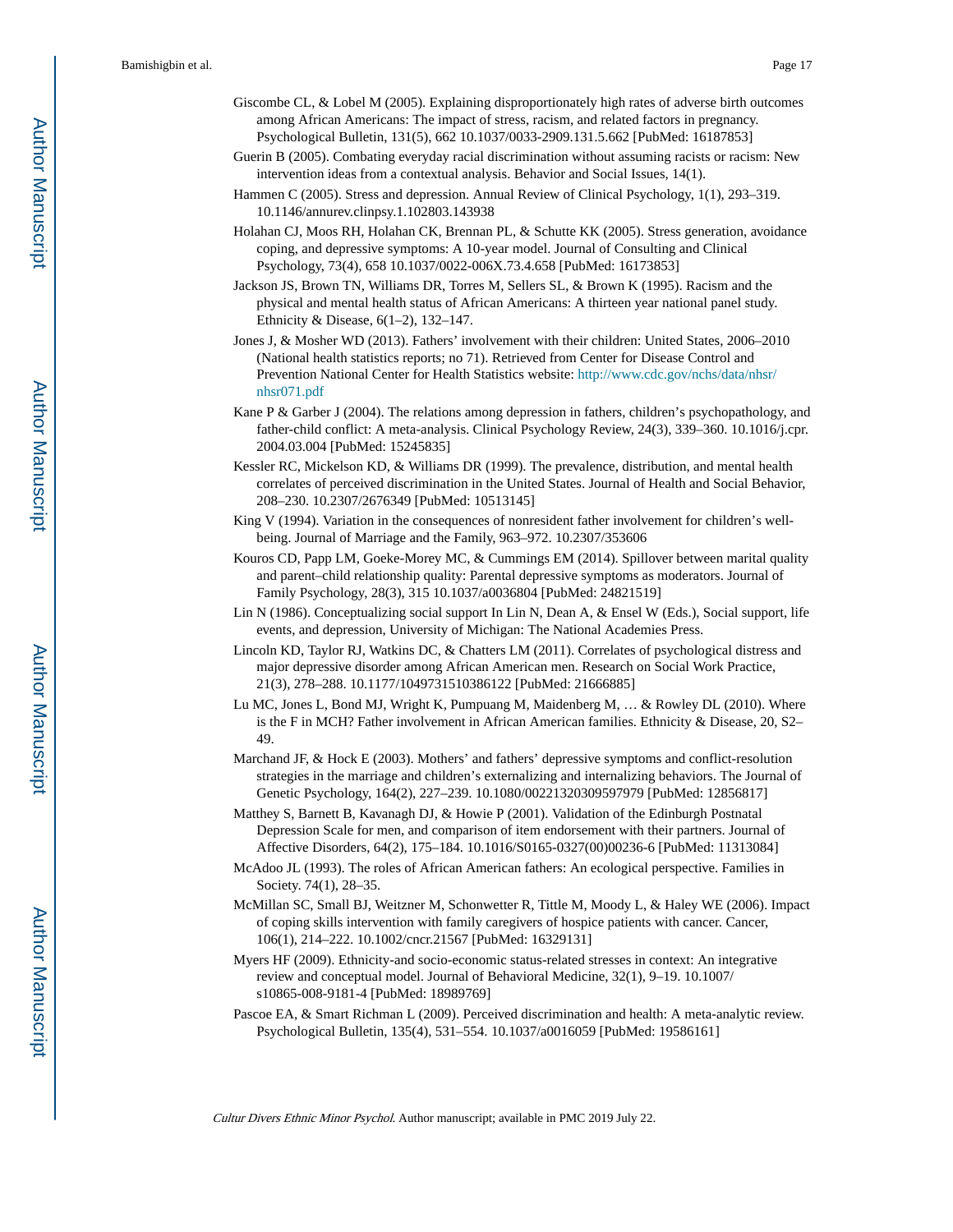- Paulson JF, & Bazemore SD (2010). Prenatal and postpartum depression in fathers and its association with maternal depression: A meta-analysis. JAMA, 303(19), 1961–1969. 10.1001/jama.2010.605 [PubMed: 20483973]
- Pieterse AL, Todd NR, Neville HA, & Carter RT (2012). Perceived racism and mental health among Black American adults: A meta-analytic review. Journal of Counseling Psychology, 59(1), 1–9. 10.1037/a0026208. [PubMed: 22059427]
- Ramey SL, Schafer P, DeClerque JL, Lanzi RG, Hobel C, Shalowitz M, . . . Raju TNK (2014). The preconception stress and resiliency pathways model: A multi-level framework on maternal, paternal, and child health disparities derived by community-based participatory research. Maternal and Child Health Journal, 1–13. 10.1007/s10995-014-1581-1 [PubMed: 23483413]
- Ren XS, Amick BC, & Williams DR (1999). Racial/ethnic disparities in health: the interplay between discrimination and socioeconomic status. Ethnicity & Disease, 9(2), 151. [PubMed: 10421078]
- Robles TF, Slatcher RB, Trombello JM, & McGinn MM (2013). Marital quality and health: A metaanalytic review. Psychological Bulletin, 140(1), 140–187. 10.1037/a0031859 [PubMed: 23527470]
- Rosenberg M (1965). Society and the adolescent self-image. Princeton, NJ: Princeton University Press.
- Sampson RJ, Raudenbush SW, & Earls F (1997). Neighborhoods and violent crime: A multilevel study of collective efficacy. Science, 277(5328), 918–924. 10.1126/science.277.5328.918 [PubMed: 9252316]
- Schmitt MT, Branscombe NR, Postmes T, & Garcia A (2014). The consequences of perceived discrimination for psychological well-being: A meta-analytic review. Psychological Bulletin, 140(4), 921–948. 10.1037/a0035754 [PubMed: 24547896]
- Sherbourne CD, & Stewart AL (1991). The MOS social support survey. Social Science and Medicine, 32(6), 705–714. 10.1016/0277-9536(91)90150-B [PubMed: 2035047]
- Skari H, Skreden M, Malt UF, Dalholt M, Ostensen AB, Egeland T, & Emblem R (2002). Comparative levels of psychological distress, stress symptoms, depression and anxiety after childbirth—a prospective population-based study of mothers and fathers. BJOG: An International Journal of Obstetrics and Gynaecology, 109(10), 1154–1163. [PubMed: 12387470]
- Sowislo JF, & Orth U (2013). Does low self-esteem predict depression and anxiety? A meta-analysis of longitudinal studies. Psychological Bulletin, 139(1), 213–240. 10.1037/a0028931 [PubMed: 22730921]
- Spanier GB (1976). Measuring dyadic adjustment: New scales for assessing the quality of marriage and similar dyads. Journal of Marriage and the Family, 15–28.
- Stroud CB, Davila J, & Moyer A (2008). The relationship between stress and depression in first onsets versus recurrences: A meta-analytic review. Journal of Abnormal Psychology, 117(1), 206–213. 10.1037/0021-843X.117.L206 [PubMed: 18266498]
- Suls J, & Fletcher B (1985). The relative efficacy of avoidant and nonavoidant coping strategies: A meta-analysis. Health Psychology, 4(3), 249 10.1037/0278-6133.4.3.249 [PubMed: 4029107]
- Tach L, Mincy R, & Edin K (2010). Parenting as a "package deal": Relationships, fertility, and nonresident father involvement among unmarried parents. Demography, 47(1), 181–204. 10.1353/ dem.0.0096 [PubMed: 20355690]
- Toth JF, & Xu X (1999). Ethnic and cultural diversity in fathers' involvement: A racial/ethnic comparison of African American, Hispanic, and White Fathers. Youth & Society, 31(1), 76–99.
- Twenge JM, & Crocker J (2002). Race and self-esteem: meta-analyses comparing whites, blacks, Hispanics, Asians, and American Indians and comment on Gray-Little and Hafdahl (2000). Psychological Bulletin, 128, 371–408. 10.1037/0033-2909.128.3.371 [PubMed: 12002695]
- Uchino BN (2006). Social support and health: A review of physiological processes potentially underlying links to disease outcomes. Journal of Behavioral Medicine, 29(4), 377–387. 10.1007/ s10865-006-9056-5 [PubMed: 16758315]
- Wee KY, Skouteris H, Pier C, Richardson B, & Milgrom J (2011). Correlates of ante-and postnatal depression in fathers: A systematic review. Journal of Affective Disorders, 130(3), 358–377. 10.1016/j.jad.2010.06.019 [PubMed: 20599275]
- West LM, Donovan RA, & Roemer L (2010). Coping with racism: What works and doesn't work for black women? Journal of Black Psychology, 36(3), 331–349. 10.1177/0095798409353755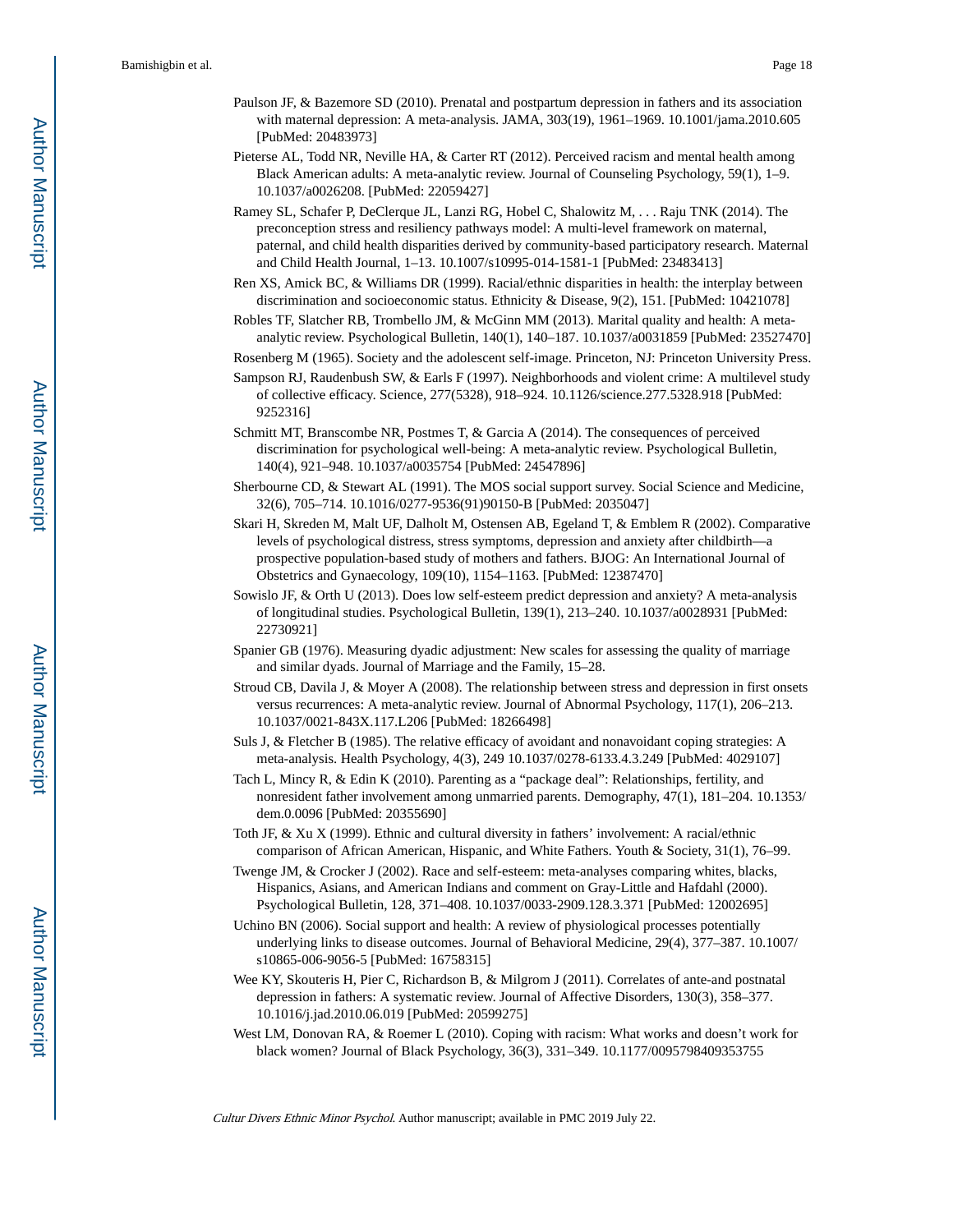- Williams DR, & Mohammed SA (2009). Discrimination and racial disparities in health: Evidence and needed research. Journal of Behavioral Medicine, 32(1), 20–47. 10.1007/s10865-008-9185-0 [PubMed: 19030981]
- Williams DR, Yu Y, Jackson JS, & Anderson NB (1997). Racial differences in physical and mental health socio-economic status, stress and discrimination. Journal of Health Psychology, 2(3), 335– 351. 10.1177/135910539700200305 [PubMed: 22013026]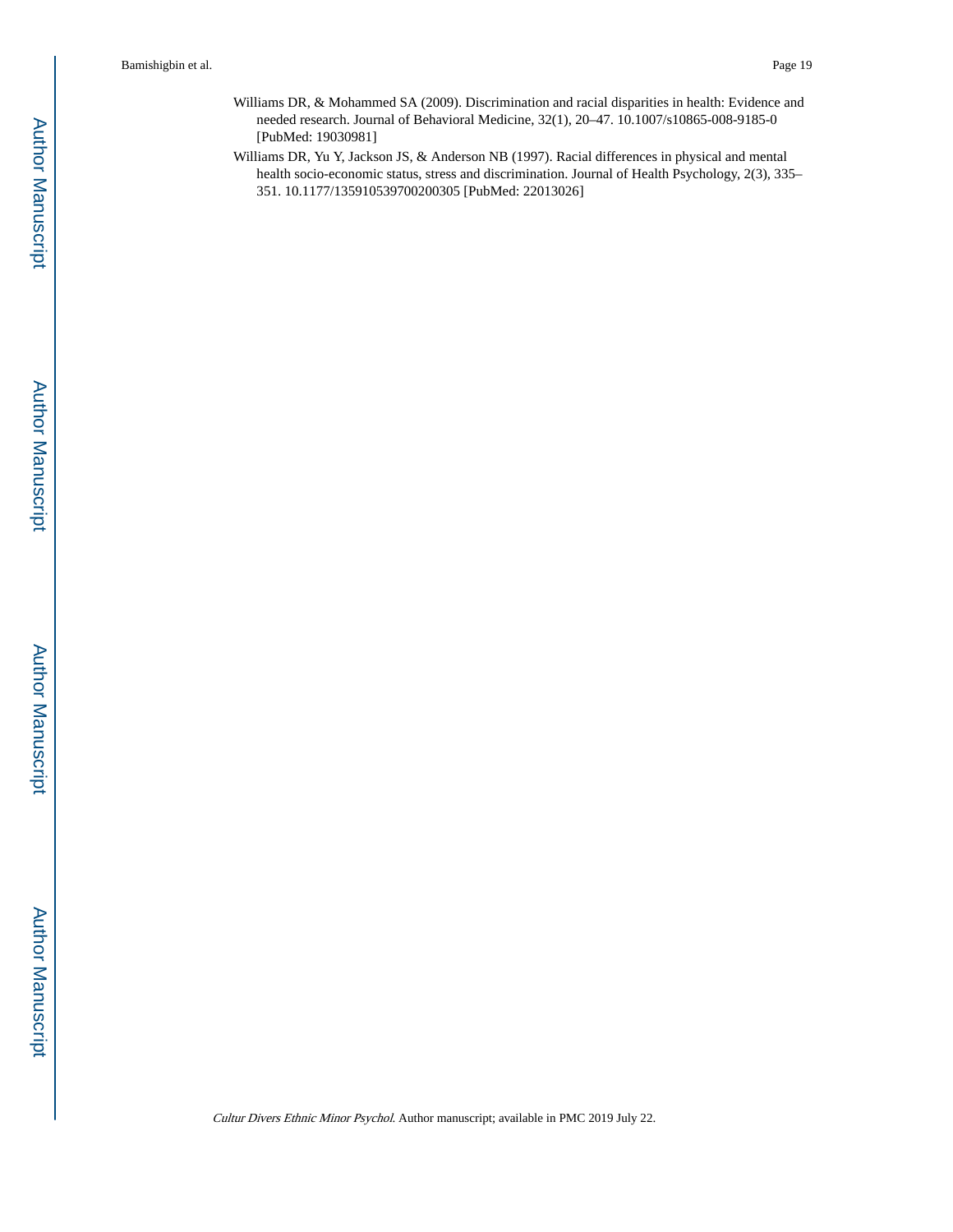# Sample Characteristics  $(n = 306)$

| <b>Demographic Variables</b>   | Mean (SD) or<br>n(%) | Range          |
|--------------------------------|----------------------|----------------|
| Age                            | 27.80 (6.95)         | $17 - 58$      |
| Per capita Household Income*   | \$13821 (\$16,515)   | $$0 - 104.690$ |
| Federal Poverty Level (FPL)    |                      |                |
| $<$ 100% FPL                   | 102 (33.3%)          |                |
| >100%-200% FPL                 | 65 (21.2%)           |                |
| $>200\%$ FPL                   | 130 (45.4%)          |                |
| Relationship Status at T3      |                      |                |
| Married and Cohabiting         | 78 (25.9%)           |                |
| Not Married, Cohabiting        | 104 (34.6%)          |                |
| Not Married and Not Cohabiting | 114 (37.9%)          |                |
| Site                           |                      |                |
| Baltimore                      | 99 (32.4%)           |                |
| Chicago                        | 18 (5.9%)            |                |
| Los Angeles                    | 22 (7.2%)            |                |
| North Carolina                 | 81 (26.5%)           |                |
| Washington D.C.                | 86 (28.1%)           |                |
| Education                      |                      |                |
| Less than High School          | 65 (21.5%)           |                |
| High School, GED, Certificate  | 157 (52%)            |                |
| Some college, no 4 year degree | 61 (20.2%)           |                |
| 4 year degree or higher        | 19 (6.3%)            |                |
| Employment                     |                      |                |
| Working full-time              | 126 (41.3%)          |                |
| Working part-time              | 44 (14.4%)           |                |
| Unemployed                     | 101 (33.1%)          |                |
| Other                          | 34 (11.1%)           |                |

Note: N varies because some participants were missing demographic information

\* Adjusted for cost of living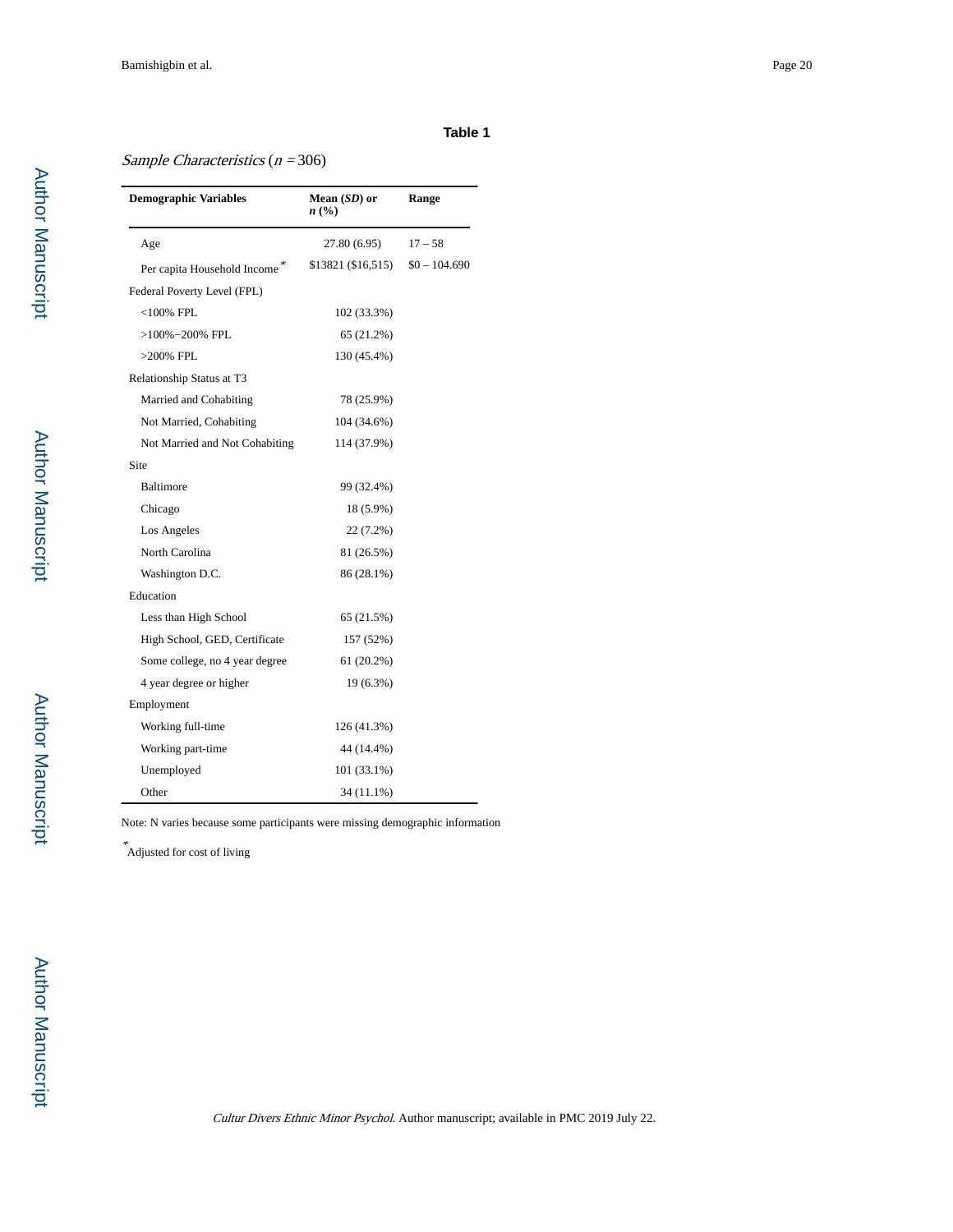Independent Samples T-Tests Comparing Possibly/Probably Depressed (EPDS > 9) and Non-Symptomatic Fathers (EPDS 9) at T1 Independent Samples T-Tests Comparing Possibly/Probably Depressed (EPDS > 9) and Non-Symptomatic Fathers (EPDS ≤ 9) at T1

|                                           | Depressed Fathers | $\overline{\phantom{a}}$ | Non-Depressed Fathers | $\boldsymbol{z}$ |               | Þ        |
|-------------------------------------------|-------------------|--------------------------|-----------------------|------------------|---------------|----------|
|                                           | Mean (SD)         |                          | Mean (SD)             |                  |               |          |
| Household Income                          | \$12,286 (20,255) | 35                       | \$14,019 (\$16,003)   | 271              | 0.58          | 304      |
| Years of Education                        | 11.77 (1.82)      | 35                       | 12.45 (2.06)          | 271              | 1.87          | 304      |
| Perceived Stress                          | 16.31 (4.98)      | 35                       | 8.99(4.84)            | 269              | $-8.39***$    | 302      |
| Life Event Count                          | 7.22(3.68)        | 35                       | 3.50 (3.11)           | 271              | $-5.74***$    | 304      |
| Frequency of Racism                       | 9.74 (11.19)      | 35                       | 5.06(6.94)            | 267              | $-2.42^{H*}$  | 38       |
| Social Support                            | 66.62 (21.28)     | 35                       | 87.78 (15.06)         | 269              | $5.70^{H***}$ | 39       |
| Self-Esteem                               | 22.63 (3.32)      | 35                       | 26.92 (2.70)          | 271              | $7.32***$     | 304      |
| Collective Efficacy                       | 31.31(7.62)       | 35                       | 33.41 (6.09)          | 270              | $1.57^{H}$    | $\Theta$ |
| Approach-oriented Coping                  | 37.12(6.41)       | 34                       | 37.45 (6.40)          | 267              | $-29$         | 297      |
| Avoidant Coping                           | 24.15 (6.06)      | 33                       | 18.27(4.41)           | 265              | $5.40^{H***}$ | 36       |
| $p<.05.$                                  |                   |                          |                       |                  |               |          |
| $p<.01$ .<br>**                           |                   |                          |                       |                  |               |          |
| $p < .001$ .<br>***                       |                   |                          |                       |                  |               |          |
| $t_{\rm c}$ = equal variance not assumed. |                   |                          |                       |                  |               |          |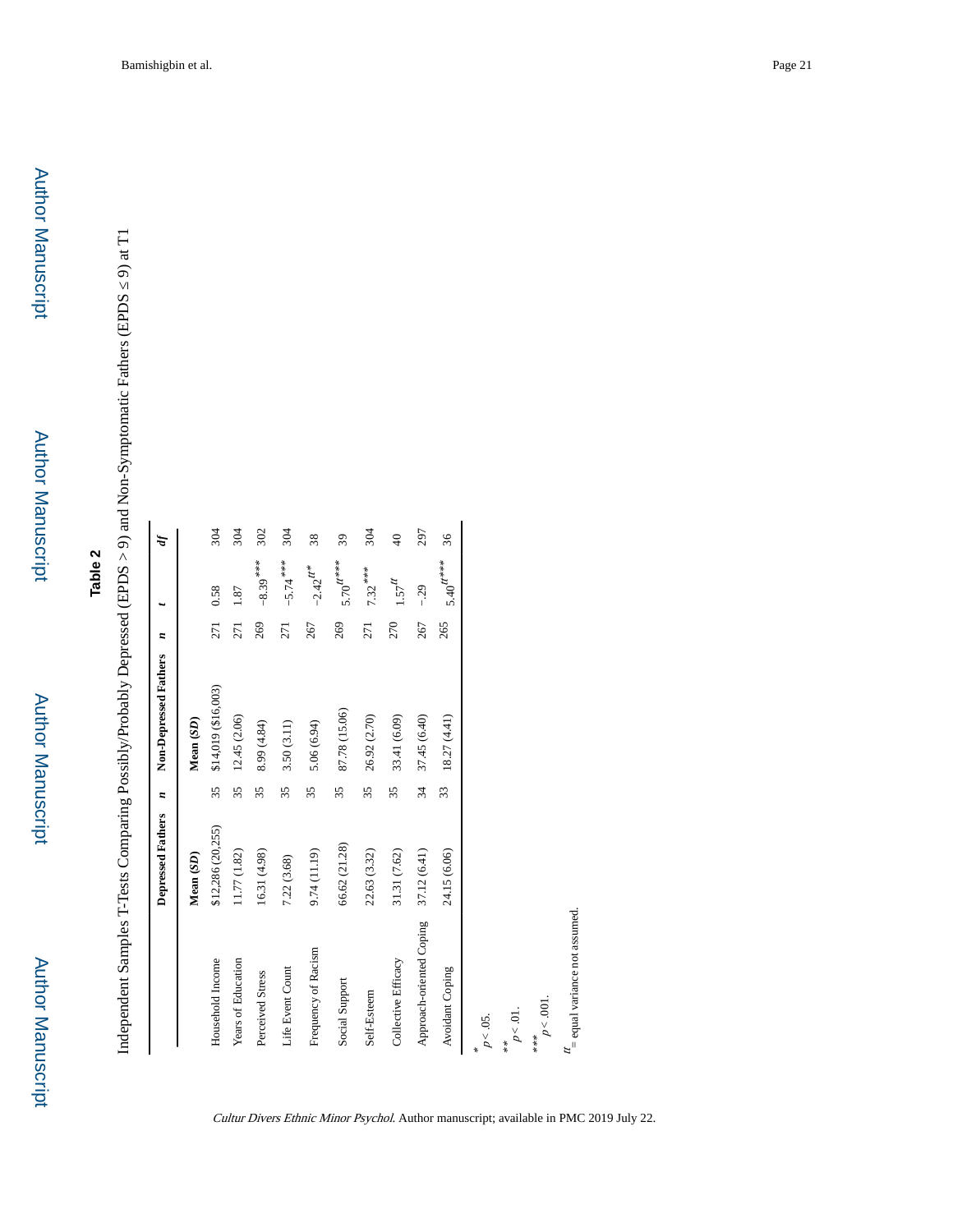Risk Factors, Resilience Resources and Covariates Predicting T3 Depressive Symptoms Controlling for T1 Depressive Symptoms

|                                  | $R^2$    | ß        | $r_{a(b,c)}^{2t}$ |
|----------------------------------|----------|----------|-------------------|
| Step 1                           | $.27***$ |          |                   |
| T1 EPDS                          |          | $.52***$ | .27               |
| Step 2                           | $.04*$   |          |                   |
| T1 EPDS                          |          | .49***   | .23               |
| Site                             |          | $-.15*$  | .02               |
| <b>Relationship Satisfaction</b> |          | $.12*$   | .01               |
| <b>Relationship Status</b>       |          | $-.08$   | .01               |
| Step 3                           | $.13***$ |          |                   |
| T1 EPDS                          |          | $.24*$   | .02               |
| Site                             |          | $-.14*$  | .02               |
| <b>Relationship Satisfaction</b> |          | .05      | < 0.01            |
| First Time father                |          | .01      | < 01              |
| <b>Relationship Status</b>       |          | $-.08$   | < 01              |
| Household Income                 |          | $-.01$   | < 01              |
| <b>Years of Education</b>        |          | .05      | < 01              |
| <b>Perceived Stress</b>          |          | .09      | < 0.01            |
| Life Events (Number)             |          | .07      | < 01              |
| <b>Avoidant Coping</b>           |          | $.34***$ | .08               |
| Frequency of Racism              |          | .08      | < 01              |
| Approach-Oriented Coping         |          | $-.04$   | < 01              |
| Self-Esteem                      |          | $-.01$   | < 01              |
| Social Support                   |          | $-.03$   | < 01              |
| <b>Collective Efficacy</b>       |          | $-.03$   | < 01              |
| Total $R^2$                      | $.43***$ |          |                   |

 $p < .05$ ,

\*\*<br> $p < 01,$ 

\*\*\* $p < .001, (n = 199)$ 

 $t =$  squared semi-partial correlations